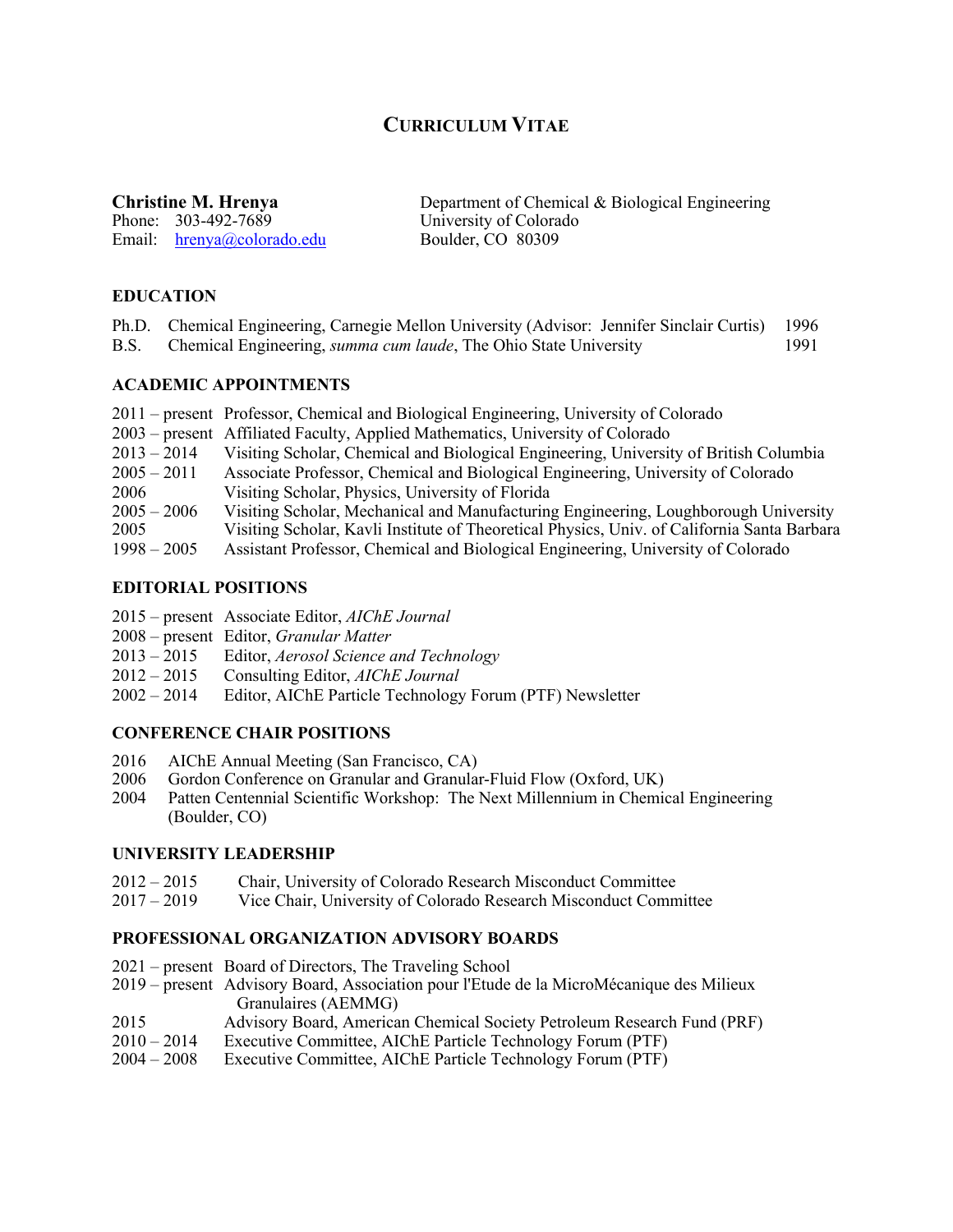## **SELECTED HONORS AND AWARDS**

| 2021          | <b>APS Fellow</b>                                                       |
|---------------|-------------------------------------------------------------------------|
| 2020          | AIChE Thomas Baron Award in Fluid-Particle Systems                      |
| 2014          | AIChE Lectureship Award in Fluidization                                 |
| 2014          | AIChE Particle Technology Forum Service Award                           |
| 2013          | Boulder Faculty Assembly Award for Excellence in Teaching, CU-Boulder   |
| 2013          | Graduate Teaching Award, CU-Boulder Chemical and Biological Engineering |
| 2010          | Hutchinson Memorial Teaching Award, CU-Boulder College of Engineering   |
| 2010          | AIChE Particle Technology Forum Best Paper Award                        |
| 2010          | Graduate Teaching Award, CU-Boulder Chemical and Biological Engineering |
| $2009 - 2010$ | Fellow, Emerging Leaders Program, CU-Boulder                            |
| 2008          | Provost's Faculty Achievement Award, CU-Boulder                         |
| 2006          | ACS PROGRESS/Dreyfus Lectureship Award                                  |
| 1999          | NSF POWRE Award                                                         |
| 1997          | AIChE Best Ph.D. in Particle Technology Award (1997)                    |

## **PLENARY, KEYNOTE, AND DISTINGUISHED TALKS**

## *Plenary Conference Presentations*

- 1. "DEM as a critical tool for understanding particle flows," Particles 2021, Hamburg, Germany, virtual due to covid-19 outbreak (Oct 2021).
- 2. "Tackling fundamental questions in particle flows, courtesy of industry," Powders and Grains 2021, Buenos Aires, Argentina, virtual due to covid-19 outbreak (Jul 2021).
- 3. "Using DEM to bridge micro- and macro- flow behavior of cohesive solids," DEM8, Twente, Netherlands (Jul 2019).
- 4. "Raiding the toolbox to tackle practical issues in particle technology," Fluidization XVI, Guilin, China (May 2019).
- 5. "Linking Particle Properties to Bulk Flow Behavior," IFPRI Powder Flow Workshop, Amsterdam, The Netherlands (Jan 2017).
- 6. "Unraveling clustering: Recent progress on the solids-flow instability," International Conference on Multiphase Flows 2016, Florence, Italy (May 2016).

## *Keynote Conference Presentations*

- 7. "Honoring the band: A sampler of recent hits," Thomas Baron Award Lecture, 2020 AIChE Annual Meeting, virtual due to covid-19 outbreak (Nov 2020).
- 8. "Theory and Measurements of Large Scale Heterogeneities in Gas-Solid Flows," BIRS-EPIC Workshop, Banff, Canada (Aug 2016).
- 9. "Clustering Instabilities in Gas-solid Systems: Role of Dissipative Collisions vs. Viscous Losses," Fluidization XIV: From Fundamentals to Products (presented by P. P. Mitrano), Noordwijkerhout, The Netherlands (May 2013).
- 10. "Polydisperse Gas-Solid Fluidization: Segregation, Bubbles, and Clusters," 6th Sino-U.S. Chemical Engineering Conference, Beijing, China (Nov 2011).

## *Distinguished University Seminars*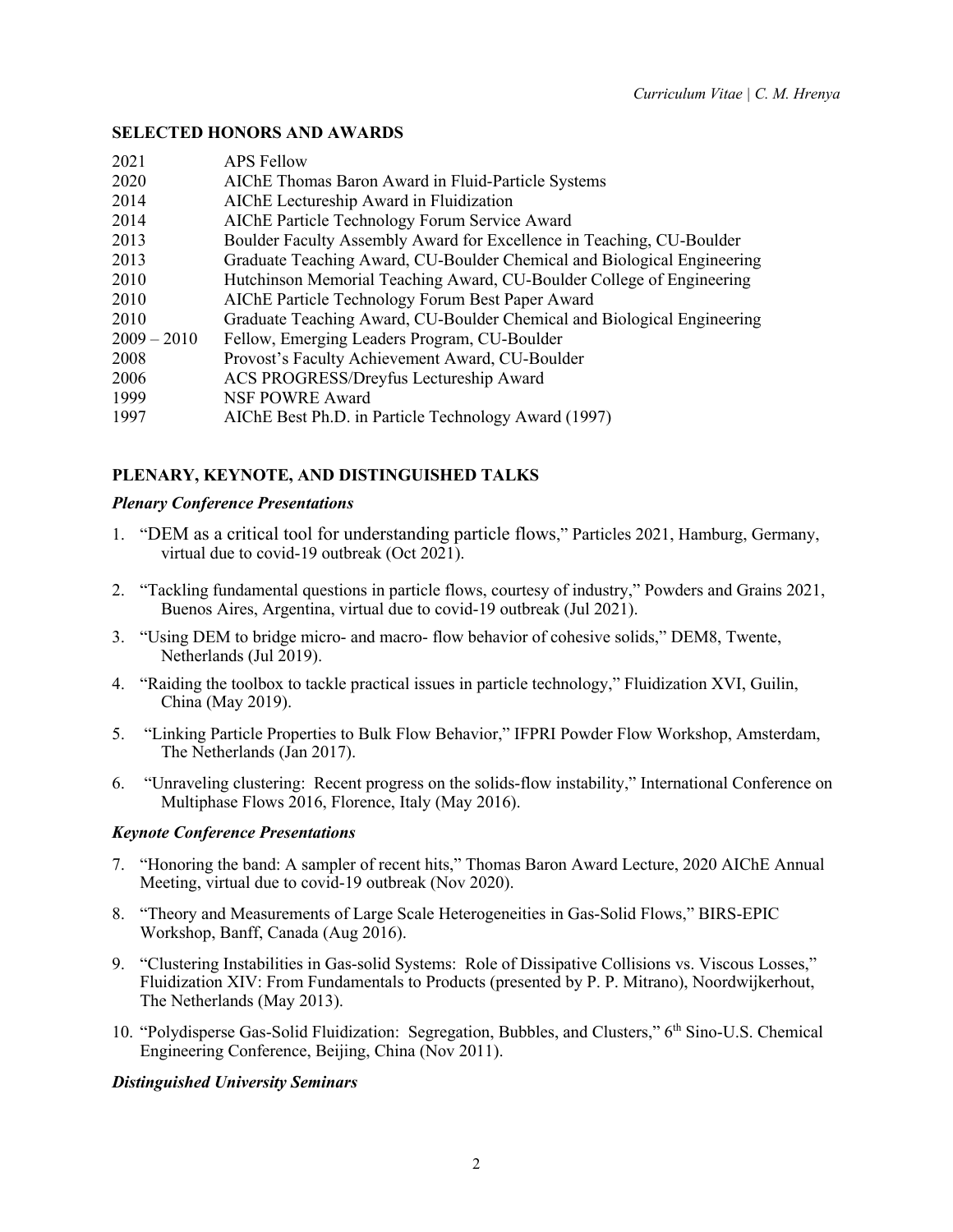- 11. 2020 Jacobus van 't Hoff Lecture, "Learning from the unexpected: Surprising behaviors in particulate systems," Process Technology Institute, Delft University of Technology, The Netherlands, virtual due to covid-19 outbreak (Sep 2020).
- 12. Edward Silberman Award Lecture: "Attractive couples break up unexpectedly," Saint Anthony Falls Laboratory, University of Minnesota (Nov 2019).

## **JOURNAL PUBLICATIONS AND BOOK CHAPTERS**

- 1. Hrenya, C. M., E. J. Bolio, D. Chakrabarti and J. L. Sinclair, "Comparison of Low Reynolds Number k-e Turbulence Models in Predicting Fully Developed Pipe Flow," *Chemical Engineering Science*, **50**, 1923-1941 (1995).
- 2. Hrenya, C. M. and J. L. Sinclair, "The Role of Particle-Phase Turbulence in Gas-Solid Flows," *AIChE Journal*, **43**, 853-869 (1997).
- 3. Hrenya, C., S. Miller, T. Mallo and J. Sinclair, "Comparison of Low Reynolds Number k- Turbulence Models in Predicting Heat Transfer Rates for Pipe Flow," *International Journal of Heat and Mass Transfer*, **41**, 1543-1547 (1998).
- 4. Detamore, M. S., M. A. Swanson, K. R. Frender, and C. M. Hrenya, "A Kinetic-Theory Analysis of the Scale-up of Circulating Fluidized Beds," *Powder Technology*, **116**, 190-203 (2001).
- 5. Alam, M. and C. M. Hrenya, "Inelastic Collapse in Simple Shear Flow of a Granular Medium," *Physical Review E*, **63**, art. no. 061308, 9 pages (2001).
- 6. Clelland, R. and C. M. Hrenya, "Simulations of a Binary-sized Mixture of Inelastic Grains in Rapid Shear Flow," *Physical Review E*, **65**, art. no. 031301, 9 pages (2002).
- 7. Dahl, S. R., R. Clelland, and C. M. Hrenya, "The Effects of Continuous Size Distributions on the Rapid Flow of Inelastic Particles," *Physics of Fluids*, **14**, 1972-1984 (2002).
- 8. Johnson, J. A., C. M. Hrenya, and A. W. Weimer, "Intrinsic Reaction and Self-Diffusion Kinetics for Silicon Carbide Synthesis by Rapid Carbothermal Reduction," *Journal of the American Ceramic Society*, **85**, 2273-2280 (2002).
- 9. Johnson, J. A., W. B. Krantz, C. M. Hrenya, and A. W. Weimer, "Sensitivity Analysis of the Rapid Carbothermal Reduction Synthesis of Ultra-Fine Silicon Carbide Powders," *Journal of Aerosol Science and Technology*, **36**, 1087-1098 (2002).
- 10. Dahl, S. R., C. M. Hrenya, V. Garzó, and J. W. Dufty, "Kinetic Temperatures for a Granular Mixture," *Physical Review E*, **66**, art. no. 041301, 10 pages (2002).
- 11. Dahl, S. R., R. Clelland, and C. M. Hrenya, "Three-dimensional, Rapid Shear Flow of Particles with Continuous Size Distributions," *Powder Technology*, **138**, 7-12 (2003).
- 12. Dahl, S. R. and C. M. Hrenya, "Size Segregation in Rapid, Granular Flows with Continuous Size Distributions," *Physics of Fluids*, **16**, 1-13 (2004).
- 13. Weber, M. W., D. K. Hoffman, and C. M. Hrenya, "Discrete-particle simulations of cohesive granular flow using a square-well potential," *Granular Matter*, **6**, 239-254 (2004).
- 14. Galvin, J. E., S. R. Dahl, and C. M. Hrenya, "On the role of non-equipartition in the dynamics of rapidly-flowing, granular mixtures," *Journal of Fluid Mechanics*, **528**, 207-232 (2005).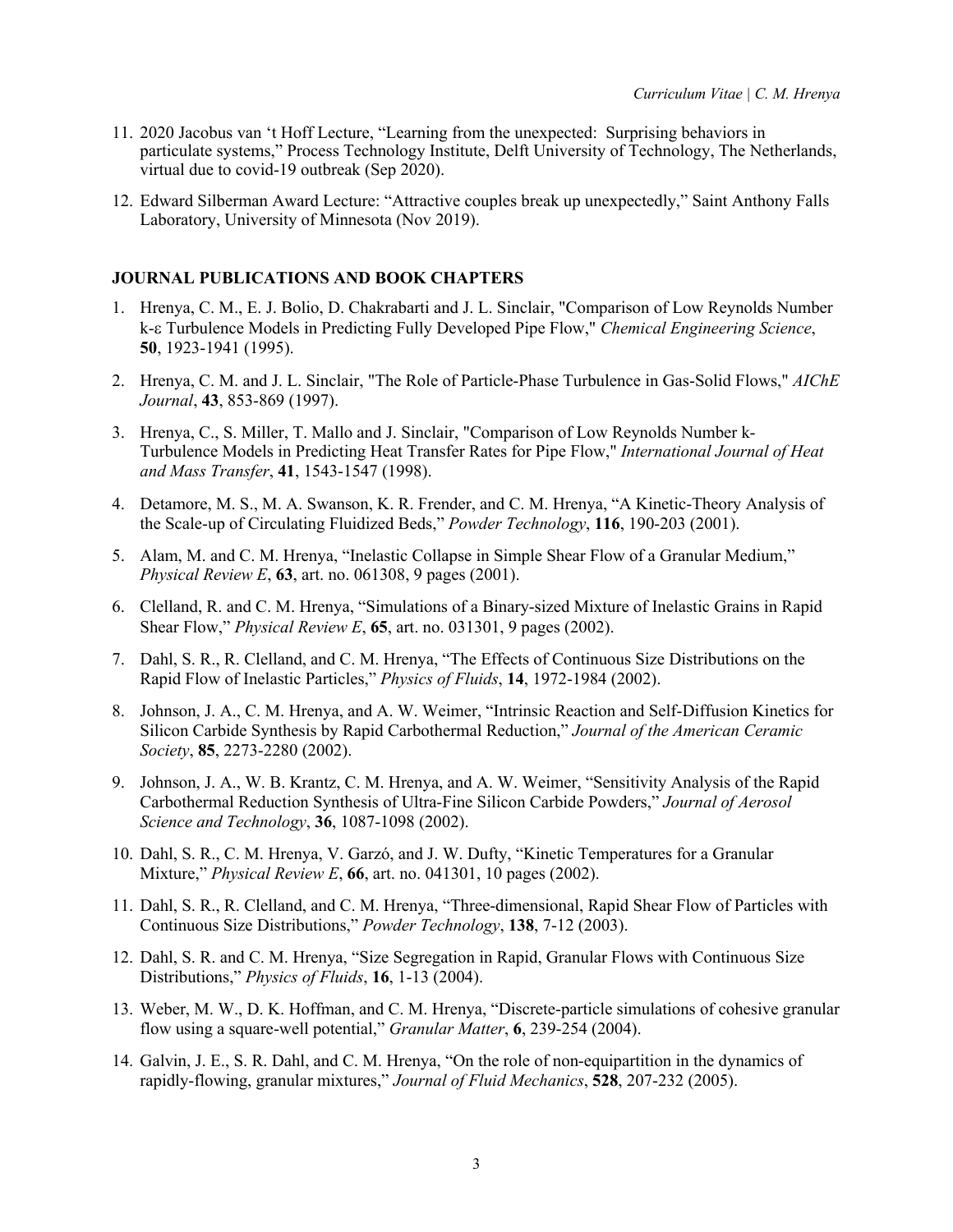- 15. Iddir, H., H. Arastoopour, and C. M. Hrenya, "Analysis of binary and ternary granular mixtures using the kinetic theory approach," *Powder Technology*, **151**, 117-125 (2005).
- 16. Stevens, A. and C. M. Hrenya, "Comparison of soft-sphere models to measurements of collision properties during normal impacts," *Powder Technology*, **154**, 99-109 (2005).
- 17. Dahl, S. R. and C. M. Hrenya, "Size Segregation in Gas-Solid Fluidized Beds with Continuous Particle Size Distributions," *Chemical Engineering Science*, **60**, 6658-6673 (2005).
- 18. Walsh, J. K., A. W. Weimer, and C. M. Hrenya, "An experimental study of thermophoretic deposition of aerosol particles in laminar tube flow with mixed convection," *Aerosol Science and Technology*, **40**, 178-188 (2006).
- 19. Walsh, J. K., A. W. Weimer, and C. M. Hrenya, "Thermophoretic deposition of aerosol particles in laminar tube flow with mixed convection," *Journal of Aerosol Science*, **37**, 715-734 (2006).
- 20. Hrenya, C. M. and H. Scott Fogler, "Patten Centennial Scientific Workshop: The Next Millennium in Chemical Engineering," *Chemical Engineering Education*, 99-103 (Spring 2006).
- 21. Weber, M. W. and C. M. Hrenya, "Square-well Model for Cohesion in Fluidized Beds," *Chemical Engineering Science*, **61**, 4511-4527 (2006).
- 22. Carney, C. S., C. J. Gump, C. M. Hrenya, and A. W. Weimer, "Rapid Nickel Oxalate Thermal Decomposition for Producing Fine Nickel Metal Powders. Part 2: Global Kinetics," *Materials Science and Engineering A*, **431**, 13-25 (2006).
- 23. Galvin, J. E., C. M. Hrenya, and R. D. Wildman, "On the role of the Knudsen layer in rapid granular flows," *Journal of Fluid Mechanics*, **585**, 73-92 (2007).
- 24. Weber, M. W. and C. M. Hrenya, "Computational study of pressure-drop hysteresis in fluidized beds," *Powder Technology*, **177**, 170-184 (2007).
- 25. Garzó, V., C. M. Hrenya, and J. W. Dufty, "Enskog theory for polydisperse granular mixtures. II. Sonine polynomial approximation", *Physical Review E*, **76**, art. no. 031304, 20 pages (2007).
- 26. Garzó, V., J. W. Dufty, and C. M. Hrenya, and, "Enskog theory for polydisperse granular mixtures. I. Navier-Stokes order transport", *Physical Review E*, **76**, art. no. 031303, 27 pages (2007).
- 27. Joseph, G. G., J. Leboreiro, C. M. Hrenya, and A. R. Stevens, "Experimental segregation profiles in bubbling gas-fluidized beds," *AIChE Journal*, 53, 2804-2813 (2007).
- 28. Hrenya, C. M., J. E. Galvin, and R. D. Wildman, "Evidence of higher-order effects in thermallydriven, rapid granular flows," *Journal of Fluid Mechanics*, **598**, 429-450 (2008).
- 29. Leboreiro, J., G. G. Joseph, and C. M. Hrenya, "Revisiting the standard drag law for bubbling, gasfluidized beds," *Powder Technology*, **183**, 385-400 (2008).
- 30. Leboreiro, J., G. G. Joseph, C. M. Hrenya, D. M. Snider, S. S. Banerjee, and J. E. Galvin, "The influence of binary drag laws on simulations of species segregation in gas-fluidized beds," *Powder Technology*, **184**, 275-290 (2008).
- 31. Donahue, C. M., C. M. Hrenya, A. P. Zelinskaya, and K. J. Nakagawa, "Newton's cradle undone: Experiments and collision models for the normal collision of three solid spheres," *Physics of Fluids*, **20**, art. no. 113301, 11 pages (2008).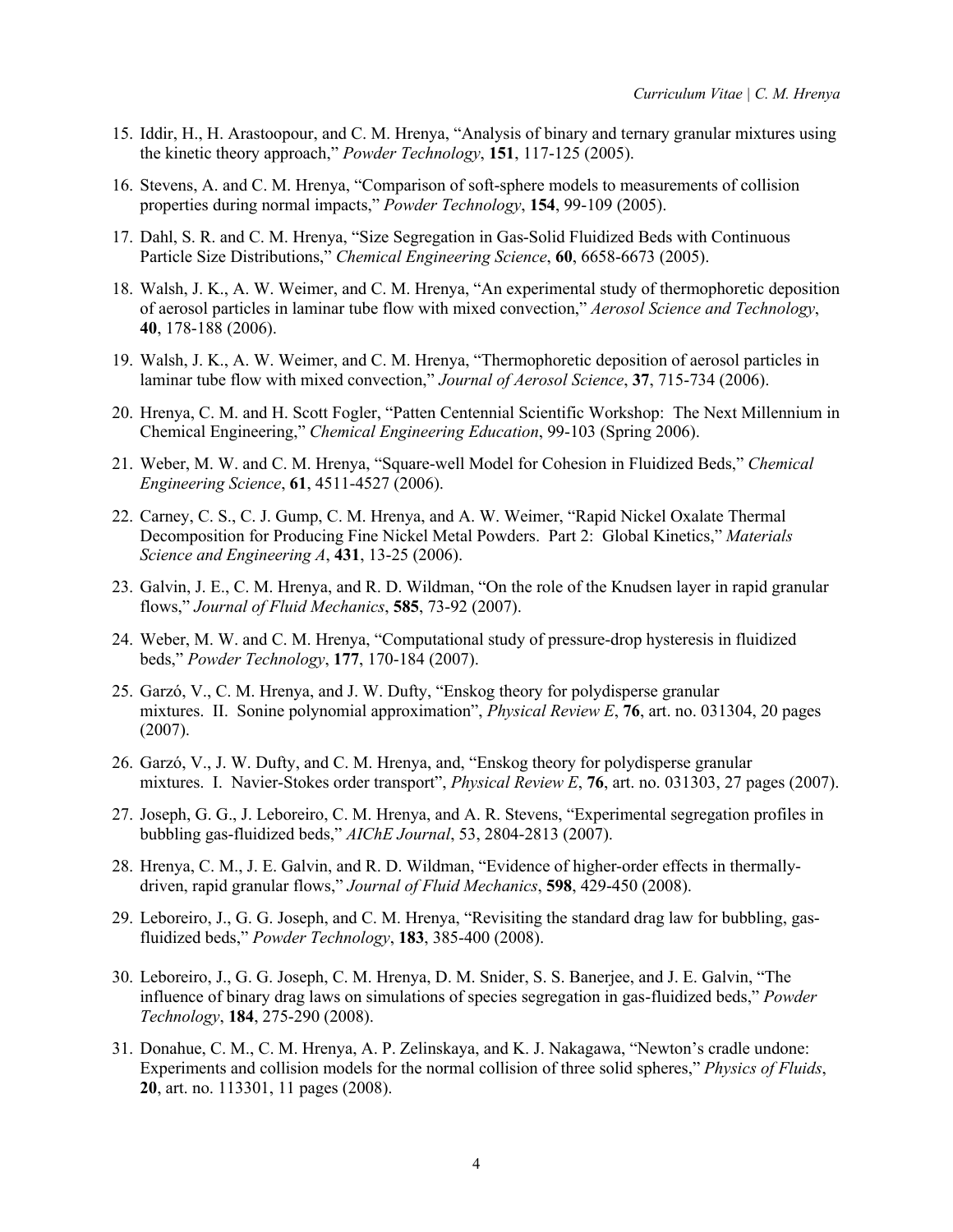- 32. Kantak, A. A., C. M. Hrenya, and R. H. Davis, "Initial rates of aggregation for dilute, granular flows of wet (cohesive) particles," *Physics of Fluids*, **21**, art. no. 023301, 13 pages (2009).
- 33. Rice, R. B. and C. M. Hrenya, "Characterization of clusters in rapid granular flows," *Physical Review E*, **79**, art. no. 021304, 9 pages (2009).
- 34. Henthorn, K. H. and C. M. Hrenya, "Particle cohesion," *Encyclopedia of Chemical Processing*, **1**, 1-8 (2009).
- 35. Rice, R. B. and C. M. Hrenya, "Clustering in rapid granular flows of binary and continuous particle size distributions," *Physical Review E*, **81**, art. no. 021302, 9 pages (2010).
- 36. Donahue, C. M., C. M. Hrenya, R. H. Davis, K. J. Nakagawa, A. P. Zelinskaya, and G. G. Joseph, "Stokes' cradle: normal three-body collisions between wetted particles," *Journal of Fluid Mechanics*, **650**, 479-504 (2010).
- 37. Hrenya, C. M., "Extraction of transport coefficients from molecular dynamics simulations: A perspective," *Industrial & Engineering Chemistry Research*, **49**, 5304-5409 (2010).
- 38. Tenneti S., R. Garg, C. M. Hrenya, R. O. Fox and S. Subramaniam, "Direct numerical simulation of gas-solid suspensions at moderate Reynolds number: Quantifying the coupling between hydrodynamic forces and particle velocity fluctuations," *Powder Technology*, **203**, 57-69 (2010).
- 39. Donahue, C. M., C. M. Hrenya, and R. H. Davis, "Stokes's cradle: Newton's cradle with liquid coating," *Physical Review Letters*, **105**, art. no. 034501, 4 pages (2010).

This work was featured in *Nature* (**466**, 22 July 2010, p. 417) and the *New Scientist* (**2768**, 8 July 2010).

- 40. Chew, J. W., J. Wolz, and C. M. Hrenya, "Axial segregation in bubbling gas-fluidized beds with Gaussian and lognormal Distributions of Geldart group B particles," *AIChE Journal*, **56**, 3049-3061 (2010).
- 41. Hrenya, C. M., "Kinetic theory for granular materials: Polydispersity," in *Computational Gas-Solids Flows and Reacting Systems: Theory, Methods and Practice*, S. Pannala, M. Syamlal, and T. O'Brien (eds.), IGI Global, Hershey, PA (2011).
- 42. Passalacqua, A., J. E. Galvin, P. Vedula, C. M. Hrenya, and R. O. Fox, "A quadrature-based kinetic model for dilute non-isothermal granular flows," *Communications in Computational Physics,* **10**, 216-252 (2011).
- 43. Hrenya, C. M., "Active Learning in Fluid Mechanics: YouTube Tube Flow and Puzzling Fluids Questions," *Chemical Engineering Education*, **45**, 114-119 (2011).
- 44. Holloway, W., S. Benyahia, C. M. Hrenya, and S. Sundaresan, "Meso-scale structures of bidisperse mixtures of particles fluidized by a gas," *Chemical Engineering Science*, **66**, 4403-4420 (2011).
- 45. Chew, J. W., R. Hays, J. G. Findlay, T. M. Knowlton, S. B. R. Karri, R. A. Cocco and C. M. Hrenya, "Species segregation of binary mixtures and a continuous size distribution of Group B particles in riser flow," *Chemical Engineering Science*, **66**, 4595-4604 (2011).
- 46. Chew, J. W., R. Hays, J. G. Findlay, T. M. Knowlton, S. B. R. Karri, R. A. Cocco and C. M. Hrenya, "Impact of material property and operating conditions on mass flux profiles of monodisperse and polydisperse Group B particles in a CFB riser," *Powder Technology*, **214**, 89-98 (2011).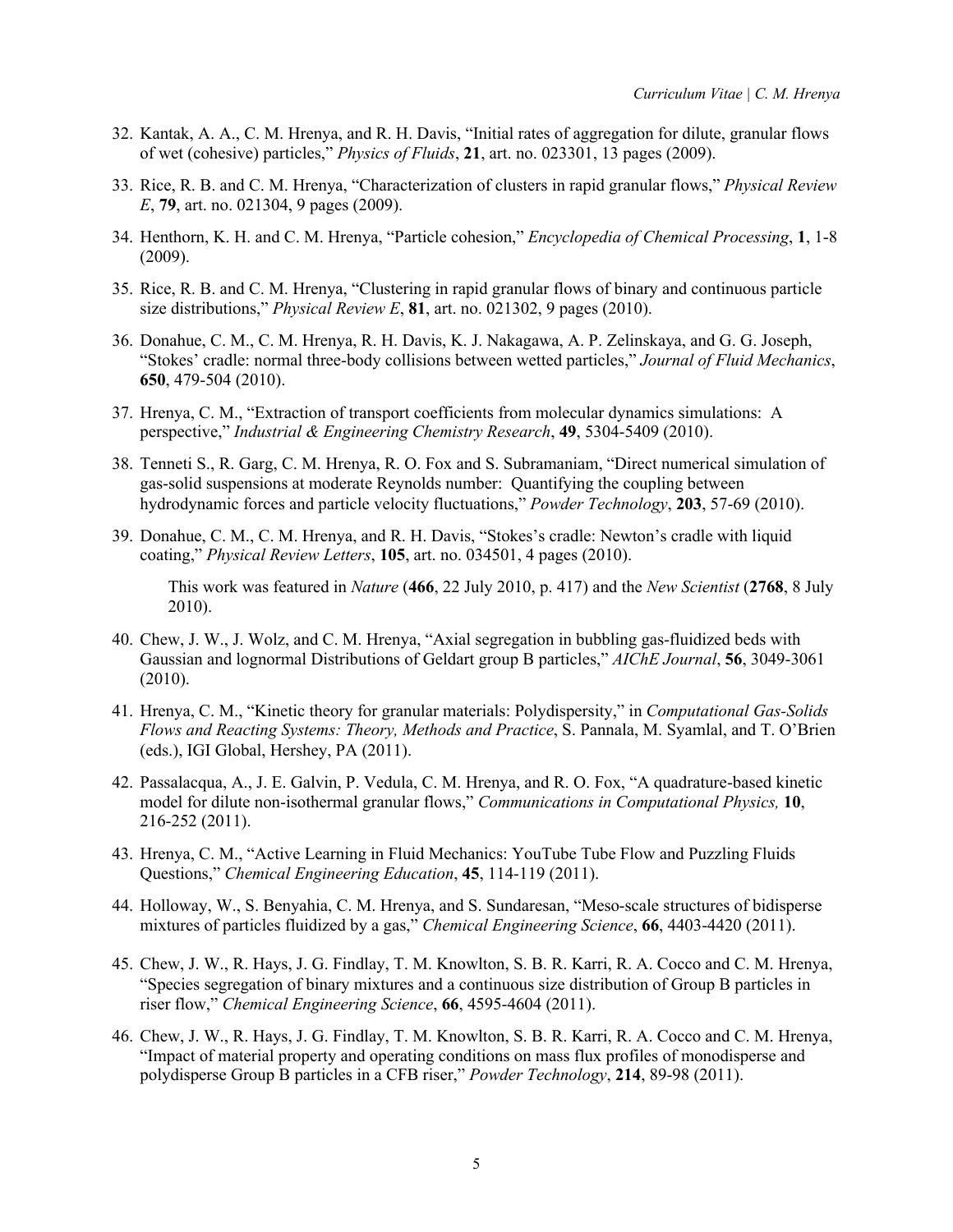- 47. Mitrano, P. P., S. R. Dahl, D. J. Cromer, M. S. Pacella, and C. M. Hrenya, "Instabilities in the homogeneous cooling of a granular gas: A quantitative assessment of kinetic-theory predictions," *Physics of Fluids*, **23**, art. no. 093303, 8 pages (2011).
- 48. Chew, J. W. and C. M. Hrenya, "Link between bubbling and segregation patterns in gas-fluidized beds with continuous size distributions," *AIChE Journal*, **57**, 3003-3011 (2011).
- 49. Chew, J. W., D. M. Parker, R. A. Cocco and C. M. Hrenya, "Cluster characteristics of continuous size distributions and binary mixtures of Group B particles in dilute riser flow," *Chemical Engineering Journal*, **178**, 348-358 (2011).
- 50. Chew, J. W., R. Hays, J. G. Findlay, T. M. Knowlton, S. B. R. Karri, R. A. Cocco and C. M. Hrenya, "Cluster characteristics of Geldart Group B particles in a pilot-scale CFB riser. II. Polydisperse systems," *Chemical Engineering Science*, **68**, 82-93 (2012).
- 51. Chew, J. W., R. Hays, J. G. Findlay, T. M. Knowlton, S. B. R. Karri, R. A. Cocco and C. M. Hrenya, "Cluster characteristics of Geldart Group B particles in a pilot-scale CFB riser. I. Monodisperse systems," *Chemical Engineering Science*, **68**, 72-81 (2012).
- 52. Murray, J. A., C. M. Hrenya, and V. Garzó, "Enskog Theory for Polydisperse Granular Mixtures. III. Comparison of dense and dilute transport coefficients and equations of state for a binary mixture," *Powder Technology*, **220**, 24-36 (2012).
- 53. Chew, J. W., R. Hays, J. G. Findlay, T. M. Knowlton, S. B. R. Karri, R. A. Cocco and C. M. Hrenya, "Reverse Core-Annular Flow of Geldart Group B Particles in Risers," *Powder Technology*, **221**; 1-12 (2012); invited paper for special issue.
- 54. Mitrano, P.P., V. Garzó, A. M. Hilger, C. J. Ewasko, and C. M. Hrenya, "Assessing a Hydrodynamic Description for Instabilities in Highly Dissipative, Freely Cooling Granular Gases," *Physical Review E*, **85**, art. no. 041303, 5 pages (2012).
- 55. Wildman, R.D., C. M. Hrenya, J. M. Huntley, T. Leadbeater, D. J. Parker, "Experimental determination of temperature profiles in a sheared granular bed containing two and three sizes of particles," *Granular Matter*, **14**, 215-220 (2012).
- 56. Donahue, C. M., R. H. Davis, A. A. Kantak, and C. M. Hrenya, "Mechanisms for agglomeration and de-agglomeration following oblique collisions of wet particles," *Physical Review E*, **86**, art. no. 021303, 5 pages (2012).
- 57. Murray, J.A., S. Benyahia, P. Metzger, and C. M. Hrenya, "Continuum representation of a continuous size distribution of particles engaged in rapid granular flow," *Physics of Fluids*, **24**, art. no. 083303, 19 pages (2012).
- 58. Donahue, C. M., W. M. Brewer, R. H. Davis, and C. M. Hrenya, "Agglomeration and deagglomeration of rotating wet doublets," *Journal of Fluid Mechanics*, **708**, 128-148 (2012).
- 59. Garzó, V., S. Tenneti, S. Subramaniam, and C. M. Hrenya, "Enskog kinetic theory for monodisperse gas-solid flows," *Journal of Fluid Mechanics,* **712**, 129-168 (2012).
- 60. Chew, J.W., D. M. Parker, and C. M. Hrenya, "Elutriation and species segregation characteristics of polydisperse mixtures of Group B particles in a dilute CFB riser," *AIChE Journal*, **59**, 84-95 (2013).
- 61. Berger, K. J., A. Anand, P. T. Metzger, and C. M. Hrenya, "Role of collisions in erosion of regolith during a lunar landing," *Physical Review E*, **87**, art. no. 022205, 14 pages (2013).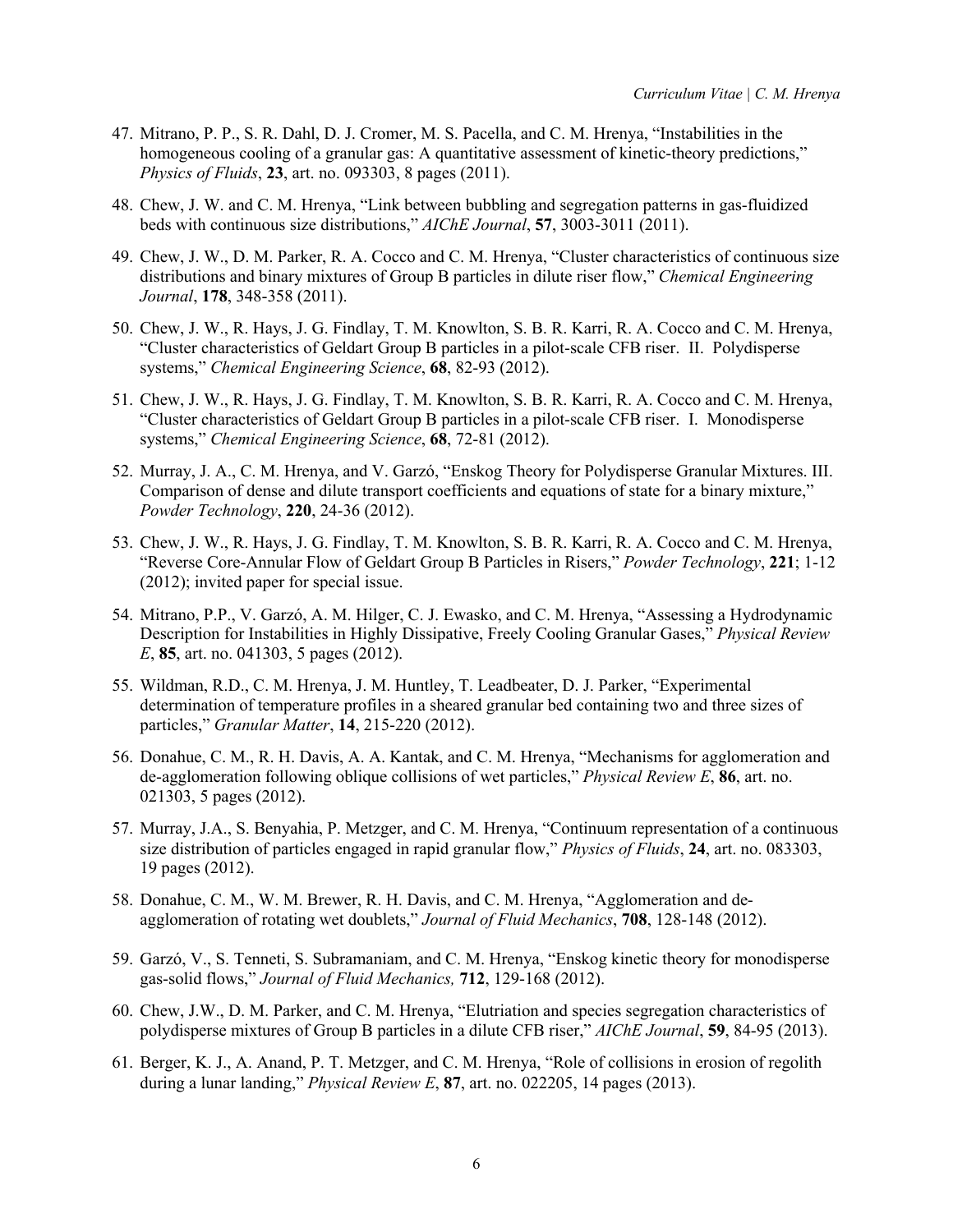- 62. Yin, X., J. R. Zenk, P. P. Mitrano, and C. M. Hrenya, "Impact of collisional vs. viscous dissipation on flow instabilities in gas-solid systems," *Journal of Fluid Mechanics (Rapids)*, **727**, R2, 12 pages (2013).
- 63. McMillan, J., F. Shaffer, B. Gopalan, J. W. Chew, C. M. Hrenya, R. Hays, S. B. Karri, and R. Cocco, "Particle Cluster Dynamics during Fluidization," *Chemical Engineering Science*, **100**, 39-51 (2013).
- 64. Mitrano, P. P., S. R. Dahl, A. M. Hilger, C. J. Ewasko, and C. M. Hrenya, "Dual role of friction in granular flows: Attenuation vs. enhancement of instabilities," *Journal of Fluid Mechanics*, **729**, 484- 495 (2013).
- 65. Mitrano, P. P., J. R. Zenk, S. Benyahia, J. E. Galvin, S. R. Dahl, and C. M. Hrenya, "Kinetic-theory predictions of clustering instabilities in granular flows: beyond the small-Knudsen-number regime," *Journal of Fluid Mechanics (Rapids)*, **738**, R2, 12 pages (2014).

This work was selected as the focus article in Focus on Fluids (*Journal of Fluid Mechanics*, **742**, 1-4, 2014).

- 66. Mitrano, P. P., V. Garzó, and C. M. Hrenya, "Instabilities in granular binary mixtures at moderate densities," *Physical Review E (Rapid Communication)*, **89,** art. no. 020201R, 5 pages (2014).
- 67. Liu, P. and C. M. Hrenya, "Challenges of DEM: I. Competing bottlenecks in parallelization of gassolid flows," *Powder Technology*, **264**, 620-626 (2014).
- 68. Berger, K. J. and C. M. Hrenya, "Challenges of DEM: II. Wide particle size distributions," *Powder Technology*, **264**, 627-633 (2014).
- 69. Motlagh, A. H., J. R. Grace, M. Salcudean, and C. M. Hrenya, "New structure-based model for Eulerian simulation of hydrodynamics in gas-solid fluidized beds of Geldart "A" particles" *Chemical Engineering Science*, **120**, 22-36 (2014).
- 70. Chew, J. W., A. Cahyadi, C. M. Hrenya, R. A. Cocco, R. Kerri, "Review of entrainment correlations in gas-solid fluidization," *Chemical Engineering Journal,* **260**, 152-171, (2015).
- 71. Berger, K. J., A. Anand, P. T. Metzger, and C. M. Hrenya, "Erratum: Role of collisions in erosion of regolith during a lunar landing," *Physical Review E,* **91**, art. no. 019905, (2015).
- 72. Cahyadi, A., A. H. Neumayer, C. M. Hrenya, R. A. Cocco, J. W. Chew, "Comparative Study of Transport Disengaging Height (TDH) Correlations in Gas-Solid Fluidization," *Powder Technology* **275**, 220-238 (2015).
- 73. Morris, A. B., S. Pannala, Z. Ma, and C. M. Hrenya, "A conductive heat transfer model for particle flows over immersed surfaces, *International Journal of Heat and Mass Transfer* **89**, 1277-1289 (2015).
- 74. LaMarche, C. Q., P. Liu, K. M. Kellogg, A. W. Weimer, "A system-size independent validation of CFD-DEM for non-cohesive particles," *AIChE Journal (Letter)* **61**, 4051-4058 (2015).
- 75. Fullmer, W. D. and C. M. Hrenya, "Quantitative Assessment of Fine-Grid Kinetic-Theory-Based Predictions of Mean Slip in Unbounded Fluidization," *AIChE Journal (Letter)* **62**, 11-17 (2016).
- 76. Garzó, V., W. D. Fullmer, C. M. Hrenya, and X. Yin, "Transport coefficients of solid particles immersed in a viscous gas," *Physical Review E* **93**, art. no. 012905, 19 pages (2016).
- 77. Morris, A. B., Z. Ma, S. Pannala, and C. M. Hrenya, "Simulations of heat transfer to solid particles flowing through an array of heated tubes," *Solar Energy* **130**, 101-115 (2016).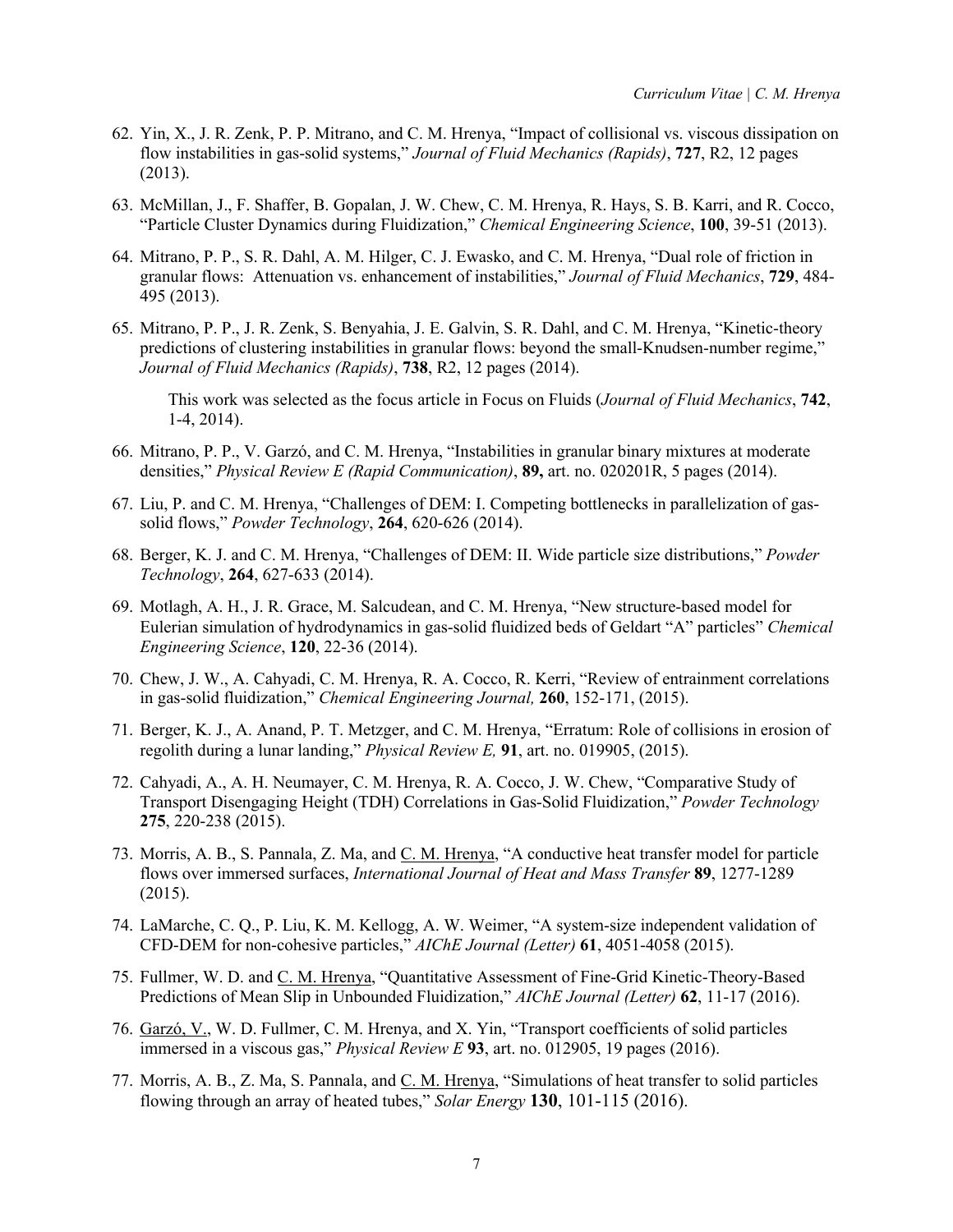- 78. Liu, P., C. Q. LaMarche, K. M. Kellogg, and C. M. Hrenya, "Fine particle defluidization: Interaction between cohesion, Young's modulus and static bed height," *Chemical Engineering Science* **145**, 266- 278 (2016).
- 79. Berger, K. J. and C. M. Hrenya, "Impact of a binary size distribution on particle erosion due to an impinging gas plume," *AIChE Journal* **62**, 984-995 (2016).
- 80. Lattanzi, A. M. and C. M. Hrenya, "A Coupled, Multiphase Heat Flux Boundary Condition for the Discrete Element Method," *Chemical Engineering Journal* **304**, 766-773 (2016).
- 81. Liu, P., C. Q. LaMarche, K. M. Kellogg, S. Leadley and C. M. Hrenya, "Cohesive grains: Bridging micro-level measurements to macro-level flow behavior via surface roughness," *AIChE Journal (Letter)* **62**, 3529-3537 (2016).
- 82. LaMarche, C. Q., A. W. Miller, P. Liu, and C. M. Hrenya, "Linking micro-scale predictions of capillary forces to macro-scale fluidization experiments in humid environments," *AIChE Journal* **62**, 3585-3597 (2016).
- 83. Anantharaman, A., S. B. R. Karri, J. G. Findlay, C. M. Hrenya, R. A. Cocco, J. W. Chew, "Interpreting differential pressure signals for particle properties and operating conditions in a pilotscale circulating fluidized bed (CFB) riser," *Industrial & Engineering Chemistry Research* **55**, 8659- 8670 (2016).
- 84. Morris, A. B., S. Pannala, Z. Ma, and C. M. Hrenya, "Development of soft-sphere contact models for thermal heat conduction in granular flows," *AIChE Journal* **62**, 4526-4535 (2016).
- 85. Fullmer, W. D. and C. M. Hrenya, "The clustering instability in rapid granular and gas-solid flows," *Annual Review of Fluid Mechanics* **49**, 485-510 (2017).
- 86. LaMarche, C.Q., S. Leadley, P. Liu, K. M. Kellogg, C. M. Hrenya, "Method of quantifying surface roughness for accurate adhesive force predictions," *Chemical Engineering Science* **158**, 140-153 (2017).
- 87. LaMarche, C. Q., P. Liu, K. M. Kellogg, and C. M. Hrenya, "Fluidized-bed measurements of carefully-characterized, mildly cohesive (Group A) particles," *Chemical Engineering Journal* **310**, 259-271 (2017).
- 88. Anantharaman, A., A. Issangya, S. B. R. Karri, J. Findlay, C. M. Hrenya, R. A. Cocco, J. W. Chew, "Annulus flow behavior of Geldart Group B particles in a pilot-scale CFB riser," *Powder Technology*  **35**, 816-828 (2017).
- 89. Fullmer, W. D. and C. M. Hrenya, "Are Continuum Predictions of Clustering Chaotic?" *Chaos* **27**, art. no. 031101, 8 pages (2017).
- 90. Liu, P., C. Q. LaMarche, K. M. Kellogg, and C. M. Hrenya, "Dense vs. dilute fluidization of cohesive particles: Reverse sensitivity to friction and restitution coefficient, " *Physical Review Fluids* **2**, art. no. 054302, 20 pages (2017).
- 91. Fullmer, W. D., G. Liu, X. Yin and C. M. Hrenya, "Clustering instabilities in sedimenting fluid-solid systems: Critical assessment of kinetic-theory-based predictions using DNS data," *Journal of Fluid Mechanics* **823**, 433-469 (2017).
- 92. Berger, K. J. and C. M. Hrenya, "Predicting regolith erosion during a lunar landing: Role of a continuous size distribution," *Journal of Aerospace Engineering* **30**, art. no. 04017027, 10 pages (2017).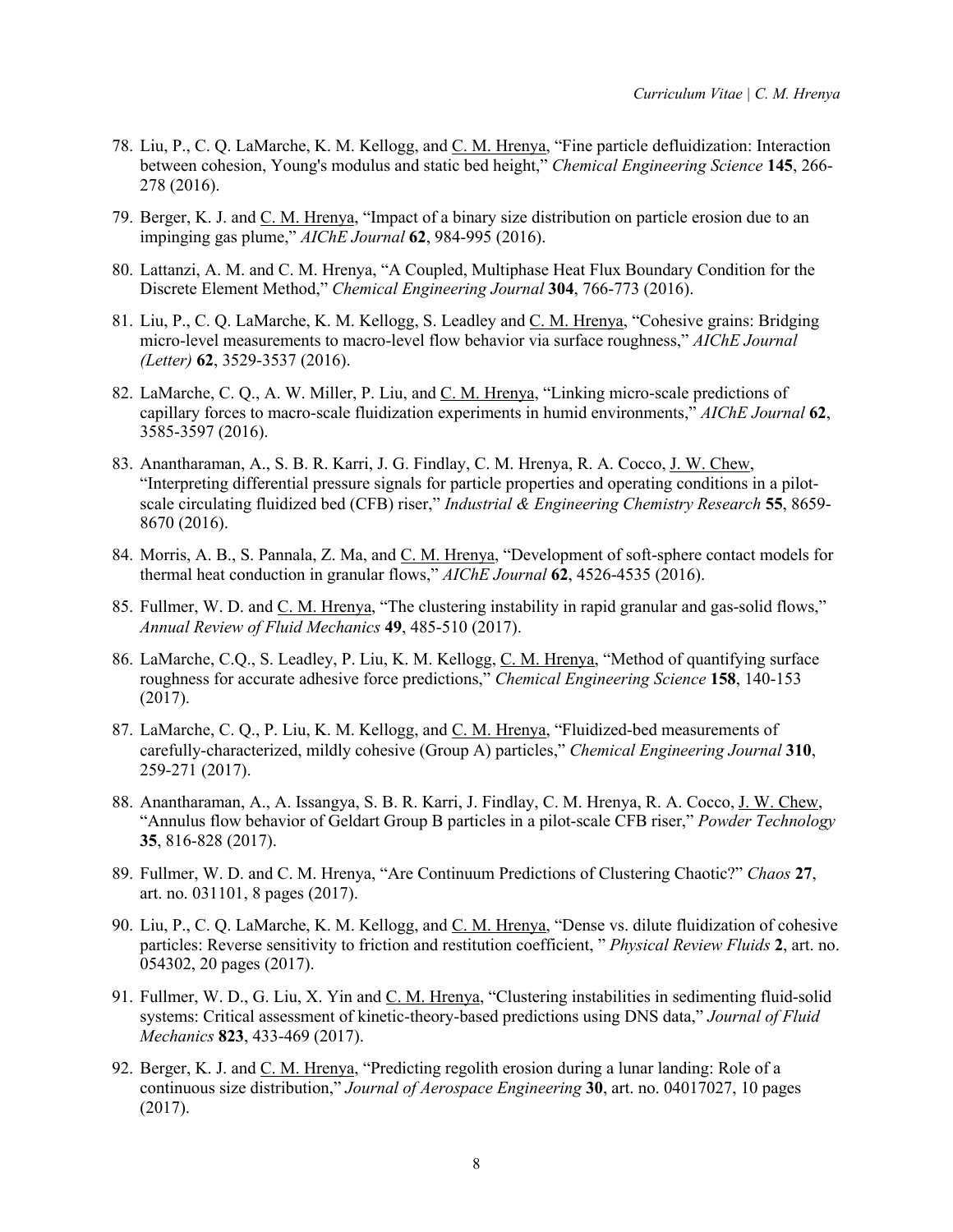- 93. Liu, P., K. M. Kellogg, C. Q. LaMarche, and C. M. Hrenya, "Dynamics of singlet-doublet collisions of cohesive particles," *Chemical Engineering Journal* **324**, 380-391 (2017).
- 94. R. Cocco, W. D. Fullmer, P. Liu, and C. M. Hrenya, "CFD-DEM: Modeling the small to understand the large," *Chemical Engineering Progress* (Sep 2017).

This work was featured as cover art on issue.

- 95. Lattanzi, A. M. and C. M. Hrenya, "Indirect Conduction in Gas-Solids Systems: Static vs. Dynamic Effects," *AIChE Journal* **63**, 4685-4693 (2017).
- 96. LaMarche, C. Q., A. W. Miller, P. Liu, S. Leadley, and C. M. Hrenya, "How nano-scale roughness impacts the flow of grains influenced by capillary cohesion," *AIChE Journal* **63**, 5250-5257 (2017).
- 97. Cocco, R. A., S.B. Reddy Karri, T. M. Knowlton, J. Findlay, T. Gauthier, J. W. Chew and C. M. Hrenya, "Intrusive Probes in Riser Applications," *AIChE Journal* **63,** 5361-5374 (2017).
- 98. Sundaresan, S., C. M. Hrenya, M. P. Harold, and J. S. Curtis, "A Tribute to Roy Jackson," *AIChE Journal* **63,** 5238 (2017).
- 99. Kellogg, K. M., P. Liu, C. Q. LaMarche, and C. M. Hrenya, "Continuum Theory for Rapid, Cohesive-Particle Flows: General Balance Equations and DEM-based Closure of Cohesion-specific Quantities," *Journal of Fluid Mechanics* **832**, 345-382 (2017).
- 100. Fullmer, W. D. and C. M. Hrenya, "The homogeneous cooling state as a verification test for kinetic-theory-based continuum models of gas-solid flows," *Journal of Verification, Validation and Uncertainty Quantification* **2**, art. no. 044501, 5 pages (2017).
- 101. Fullmer, W. D. and C. M. Hrenya, "Continuum prediction of scale-dependent, anisotropic fluctuating kinetic energy in gas-solid flows," *Chemical Engineering Science* **186**, 84-87 (2018).
- 102. Liu, P., C. Q. LaMarche, K. M. Kellogg and C. M. Hrenya, "A square-force cohesion model and its extraction from bulk measurements," *AIChE Journal* **64**, 2329-2339 (2018).

This work was selected as the Editor's Choice article for this issue.

- 103. Fullmer, W. D., C. Q. LaMarche, A. Issangya , P. Liu, R. Cocco and C. M. Hrenya, "Experimental Data for Code Validation: Horizontal Air Jets in a Semicircular Fluidized Bed of Geldart Group D Particles," *AIChE Journal* **64**, 2351-2363 (2018).
- 104. Liu, P. and C. M. Hrenya, "Cluster-induced Deagglomeration in Dilute Gravity-driven Gas-solid Flows of Cohesive Grains," *Physical Review Letters* **121**, art. no. 238001, 7 pages (2018).
- 105. Lattanzi, A.M., X. Yin and C. M. Hrenya, "A fully developed boundary condition for the random walk particle tracking method," *International Journal of Heat and Mass Transfer* **131**, 604-610 (2019).
- 106. Kellogg, K. M., P. Liu and C. M. Hrenya, "Continuum prediction of entrainment rates and agglomeration of gas-fluidized, lightly-cohesive particles," *Chemical Engineering Science* **199**, 249–257 (2019).
- 107. Lattanzi, A. M., X. Yin, and C. M. Hrenya, "A Hybrid Lattice Boltzmann Random Walk Method for Heat Transfer in Gas-Solids Systems," *Journal of Computational Physics: X* **1**, art. no. 100007, 23 pages (2019).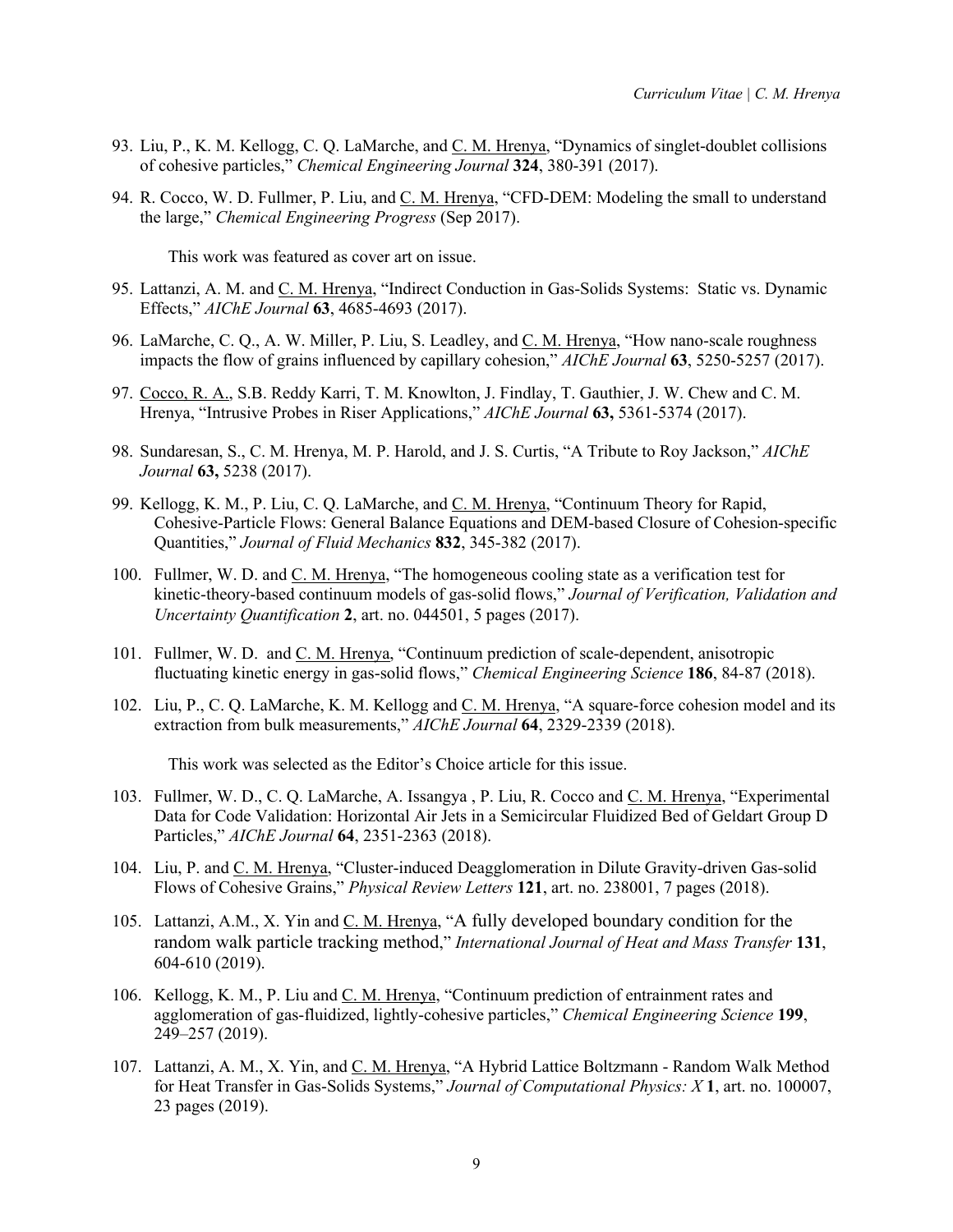- 108. Mishra, I., A. M. Lattanzi, C. Q. LaMarche, A. B. Morris and C. M. Hrenya, "Experimental validation of indirect conduction theory and effect of particle roughness on wall-to-particle heat transfer," *AIChE Journal* **65**, e16703, 13 pages (2019).
- 109. Fullmer, W. D., J. E. Higham, C. Q. LaMarche, A. Issangya, R. Cocco, C. M. Hrenya, "Comparison of Velocimetry Methods for Horizontal Air Jets in a Semicircular Fluidized Bed of Geldart Group D Particles," *Powder Technology* **359**, 323–330 (2020).
- 110. Mishra, I., P. Liu, A. Shetty, and C. M. Hrenya, "On the use of a powder rheometer to probe defluidization of cohesive particles," *Chemical Engineering Science* **214,** 115422, 10 pages (2020).
- 111. Lattanzi, A. M., X. Yin and C. M. Hrenya, "Heat and Momentum Transfer to a Particle in a Laminar Boundary Layer," *Journal of Fluid Mechanics* **889**, A6, 40 pages (2020).
- 112. Sitaraman, H., D. Vaidhynathana, R. Grout, T. Hauser, C. M. Hrenya, and J. Musser, "An errorcontrolled adaptive time-stepping method for particle advancement in coupled CFD-DEM simulations," *Powder Technology* **379**, 203-216 (2021).
- 113. LaMarche, W. C. Q., P. Liu, K. M. Kellogg, A. M. Lattanzi and C. M. Hrenya, "Toward general regime maps for cohesive-particle flows: Force vs. energy-based descriptions and relevant dimensionless groups," *AIChE J.* **67**, e17337, 16 pages (2021).

This work was selected as the Editor's Choice article for this issue.

- 114. Kellogg, K. M., P. Liu and C. M. Hrenya, "DEM-based determination of particle-level inputs for continuum theory of flows with moderately-cohesive particles," (under review).
- 115. Dahl, S. R., W. C. Q. LaMarche, P. Liu, W. D. Fullmer, and C. M. Hrenya, "Toward reducing uncertainty quantification costs in DEM models of particulate flow: Testing simple, sensitivitybased, forward uncertainty propagation techniques," *Powder Technology* (in press).
- 116. LaMarche, W. C. Q., S. R. Dahl, W. D. Fullmer, and C. M. Hrenya, "Very small-scale experiments of particle segregation in a fluidized bed: A dataset for CFD-DEM model validation and uncertainty quantification ," **AIChE** Journal (submitted).
- 117. Vaidhynathan, D., H. Sitaraman, R. Grout, T. Hauser, C. Hrenya, and J. Musser, "Memory access optimization for particle operations in computational fluid dynamics-discrete element method simulations," *Advances in Engineering Software* (submitted).
- 118. Mishra, I., M. J. Molnar, M. Y. Hwang, A. Shetty, and C. M. Hrenya, "Experimental validation of the extraction of a particle-particle cohesion model (square-force) from simple bulk measurements (defluidization in a rheometer)," *Chemical Engineering Journal* (submitted).

## **INVITED TALKS**

#### *Academia*

- 1. "The Role of Particle-Phase Turbulence in Dense Gas-Solid Flows," Department of Chemical Engineering and Materials Science, University of Minnesota (Jan 1996).
- 2. "Predicting Dense Gas-Solid Flows in Vertical Tubes," Department of Chemical and Environmental Engineering, University of Arizona (Feb 1996).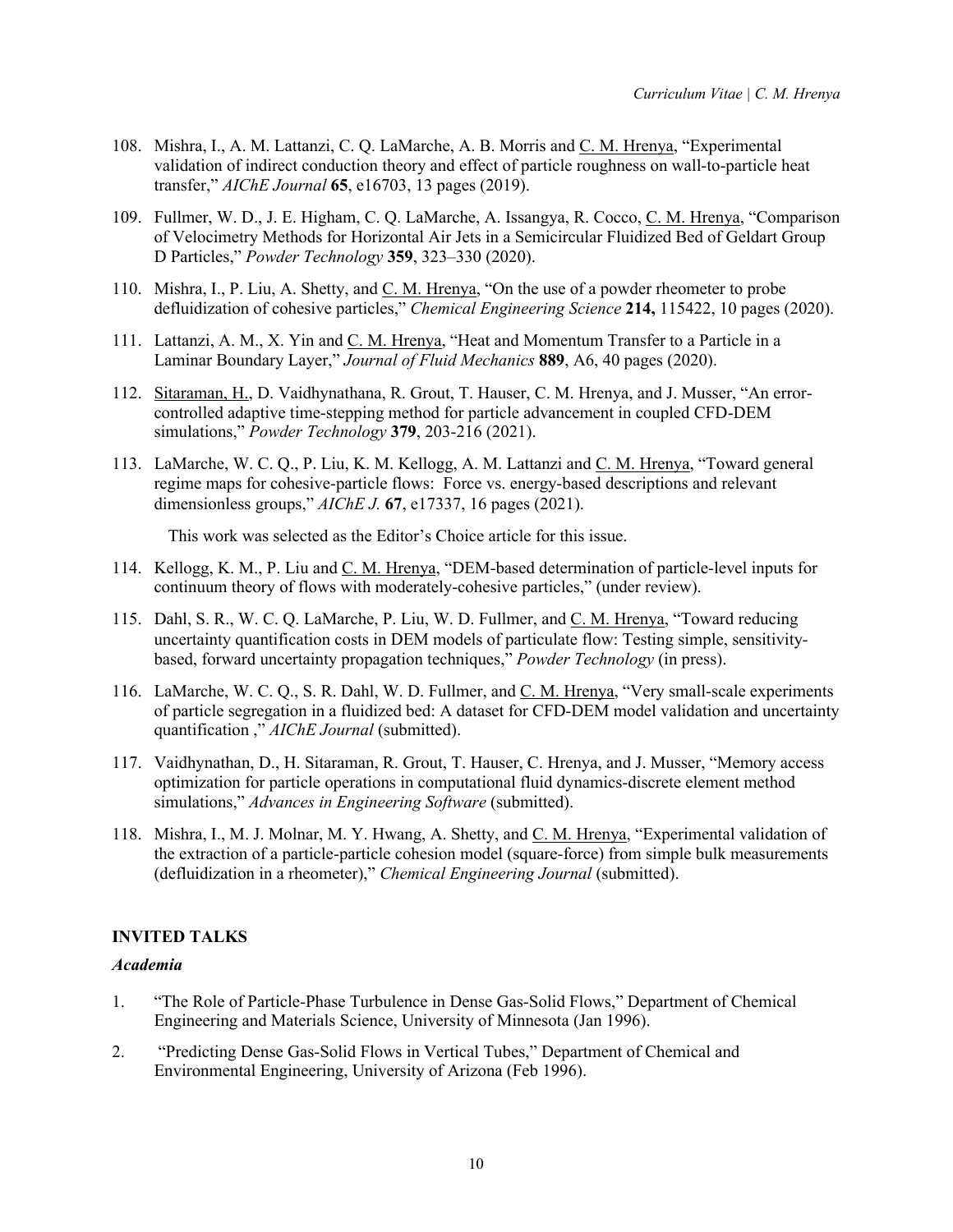- 3. "On the Effects of Particle-Phase Turbulence in Dense Gas-Solid Flows," Department of Chemical Engineering, The Ohio State University (Feb 1998).
- 4. "On the Effects of Particle-Phase Turbulence in Dense Gas-Solid Flows," Department of Chemical Engineering, University of Colorado (Feb 1998).
- 5. "On the Effects of Particle-Phase Turbulence in Dense Gas-Solid Flows," Department of Chemical Engineering, University of Houston (Mar 1998).
- 6. "On the Effects of Particle-Phase Turbulence in Dense Gas-Solid Flows," Department of Applied Mathematics, University of Colorado (Sep 1998).
- 7. "The Flow Behavior of Massive Particles: Explainable and (currently) Unexplainable Phenomena," Institute of Process Engineering, ETH, Zurich (Jul 1999).
- 8. "Modeling and Scale-Up of High-Velocity, Gas-Solid Systems," Department of Chemical Engineering, Colorado State University (Oct 1999).
- 9. "Effects of Scale-Up and Polydispersity in Fluidized Gas-Solid Systems," Department of Mechanical Engineering, Iowa State University (Mar 2000).
- 10. "Molecular-Dynamics Simulations of Rapid Granular Flows and their Implications on the Kinetic Theory Approach," School of Chemical Engineering, Purdue University (Sep 2000).
- 11. "Molecular-Dynamics Simulations of Rapid Granular Flows and their Implications on the Kinetic Theory Approach," Ferroelectric Liquid Crystal Materials Research Center, Department of Physics, University of Colorado (Dec 2000).
- 12. "Rheology of Rapid Flows with Multi-sized or Cohesive Grains," Department of Chemistry, Iowa State University (Oct 2001).
- 13. "Toward an Understanding of the Effects of Polydispersity in Particulate Flows," Department of Chemical Engineering, Lehigh University (Oct 2002).
- 14. "Computational Tools to investigate the Flow Behavior of Particulate Systems," Department of Applied Mathematics, University of Colorado (Mar 2003).
- 15. "Observations on mixing and de-mixing in rapid flows of unlike particles," Sibley School of Mechanical and Aerospace Engineering, Cornell University (Oct 2003).
- 16. "On the Rheology of Solids with Nonuniform Size and/or Density," Department of Chemical Engineering, Carnegie Mellon University (Mar 2004).
- 17. "On the Rheology of Solids with Nonuniform Size and/or Density," Department of Chemical Engineering, Illinois Institute of Technology (Apr 2004).
- 18. "The Effect of Size Distribution on a Clustering Instability in Granular Gases," Department of Chemical and Biochemical Engineering, Rutgers University (Sep 2005).
- 19. "Mixing and Segregation in Granular Flows," Department of Chemical Engineering, University of Florida (May 2006).
- 20. "Transport Phenomena in Particulate Systems," Department of Chemical and Biological Engineering, University of Colorado (Dec 2006).
- 21. "Cohesive Forces in Gas-Solid Flows," School of Chemical Engineering, Purdue University (Jan 2007).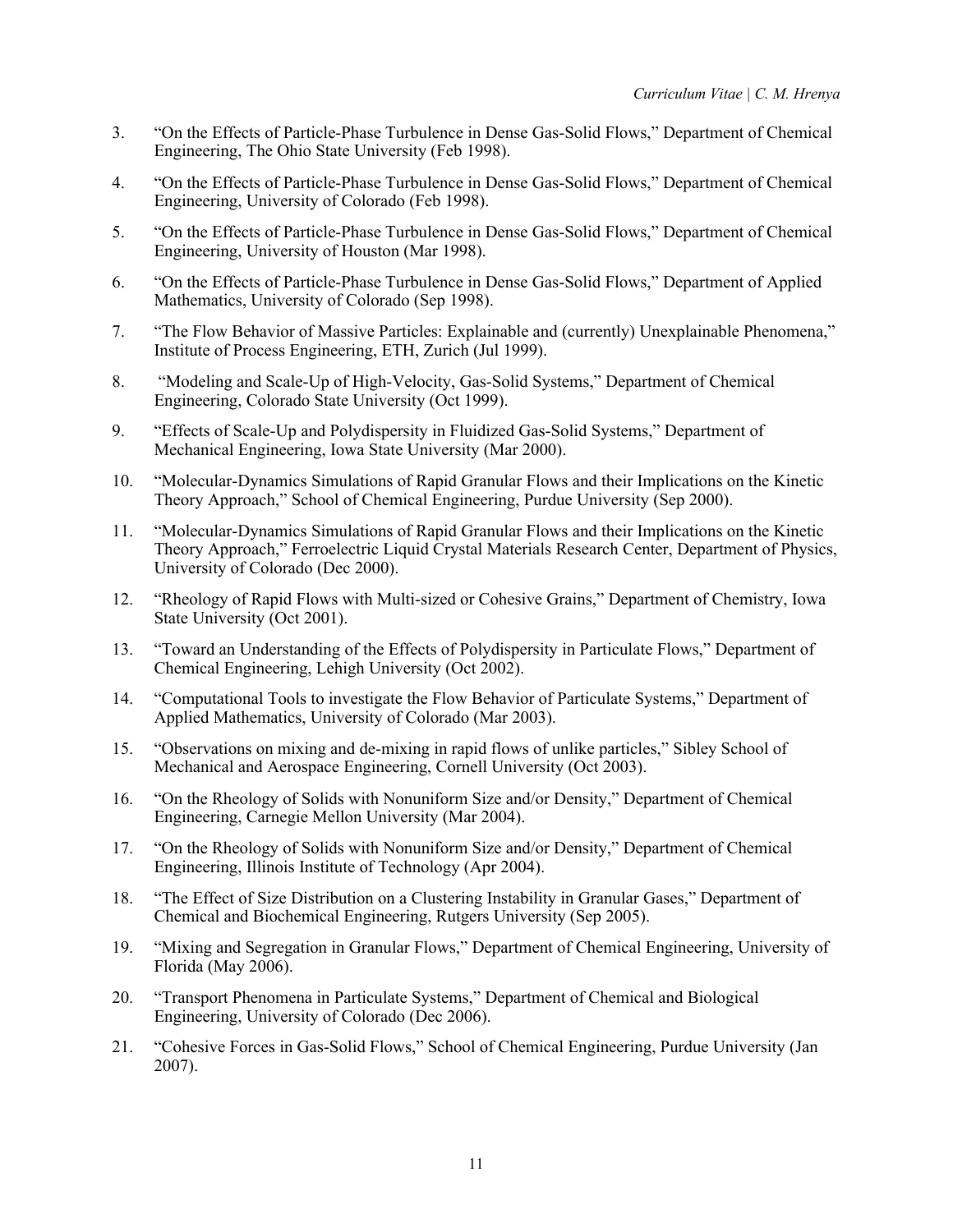- 22. "Evidence of higher-order effects in thermally driven granular flows," The James Franck Institute, University of Chicago (Apr 2007).
- 23. "Newton's Cradle Undone: Experiments and Theory for Collisions between Wetted Solids," Department of Chemical and Petroleum Engineering, University of Pittsburgh (Dec 2008).
- 24. "Exploring Wetted Particle Collisions with Stokes' Cradle," Max Planck Institute, Göttingen, Germany (Jun 2009).
- 25. "Landing Spacecraft on the Moon, Manufacturing Pills, and Feeding Chickens: What is the Common Thread?," Chancellor's CU Seminar, University of Colorado (Apr 2010).
- 26. "Stokes' Cradle and Beyond: Using Toys to Probe the Physics of Wetted-particle Agglomeration," New Jersey Institute of Technology, Department of Mechanical and Industrial Engineering (Mar 2011).
- 27. "Stokes' Cradle and Beyond: Using Toys to Probe the Physics of Wetted-particle Agglomeration," Arizona State University, School for Engineering of Matter, Transport and Energy (Apr 2011).
- 28. "Bouncing, sticking, and spinning: The agglomeration behavior of wetted particles," Princeton University, Department of Chemical and Biological Engineering (May 2012).
- 29. "Hydrodynamics of Gas-Solid Flows with a Continuous Size Distribution: Experiments and Theory," Oklahoma University, School of Chemical, Biological, and Materials Engineering (Sep 2012).
- 30. "Recent Progress in Granular and Gas-solid Flows: Polydispersity, Cohesion, and Clustering," University of British Columbia, Department of Chemical and Biological Engineering (Feb 2013).
- 31. "Instabilities in Flows of Solid Particles," Department of Applied Mathematics, University of Colorado (Feb 2013).
- 32. "Dynamics of Wetted-particle Collisions," Department of Applied Mathematics, University of Colorado (Sep 2013).
- 33. "Wetted-particle Collisions: Experiments and Theory," Department of Chemical and Environmental Engineering, University of Arizona (Nov 2013).
- 34. "Instabilities in particle flows: Unraveling a smattering of surprising observations," Department of Mechanical Engineering, Iowa State University (Mar 2014).
- 35. "Clusters, streaks, and vortices: Understanding the flow instabilities unique to granular materials," Mechanical Engineering Department, University of Minnesota (Oct 2014).
- 36. "Using Computation in Design of Novel Concentrating Solar Power Receiver," Enabling Processing Innovation through Computation (EPIC) Workshop, Louisiana State University (May 2015).
- 37. "Development of an improved model for conductive heat transfer to particle flows," Physics Department, University of Extremadura, Badajoz, Spain (Jul 2015).
- 38. "Using Fundamentals and Creativity to Tackle Today's Energy Challenges," Department of Mechanical and Process Engineering, ETH Zurich (May 2017).
- 39. "Modeling Cohesive Particle Flows: Sticky is tricky," Physics Department, University of Extremadura, Badajoz, Spain (Jul 2018).
- 40. "Efforts toward a predictive understanding of cohesive, granular materials," Physics Department, Montana State University (Apr 2019).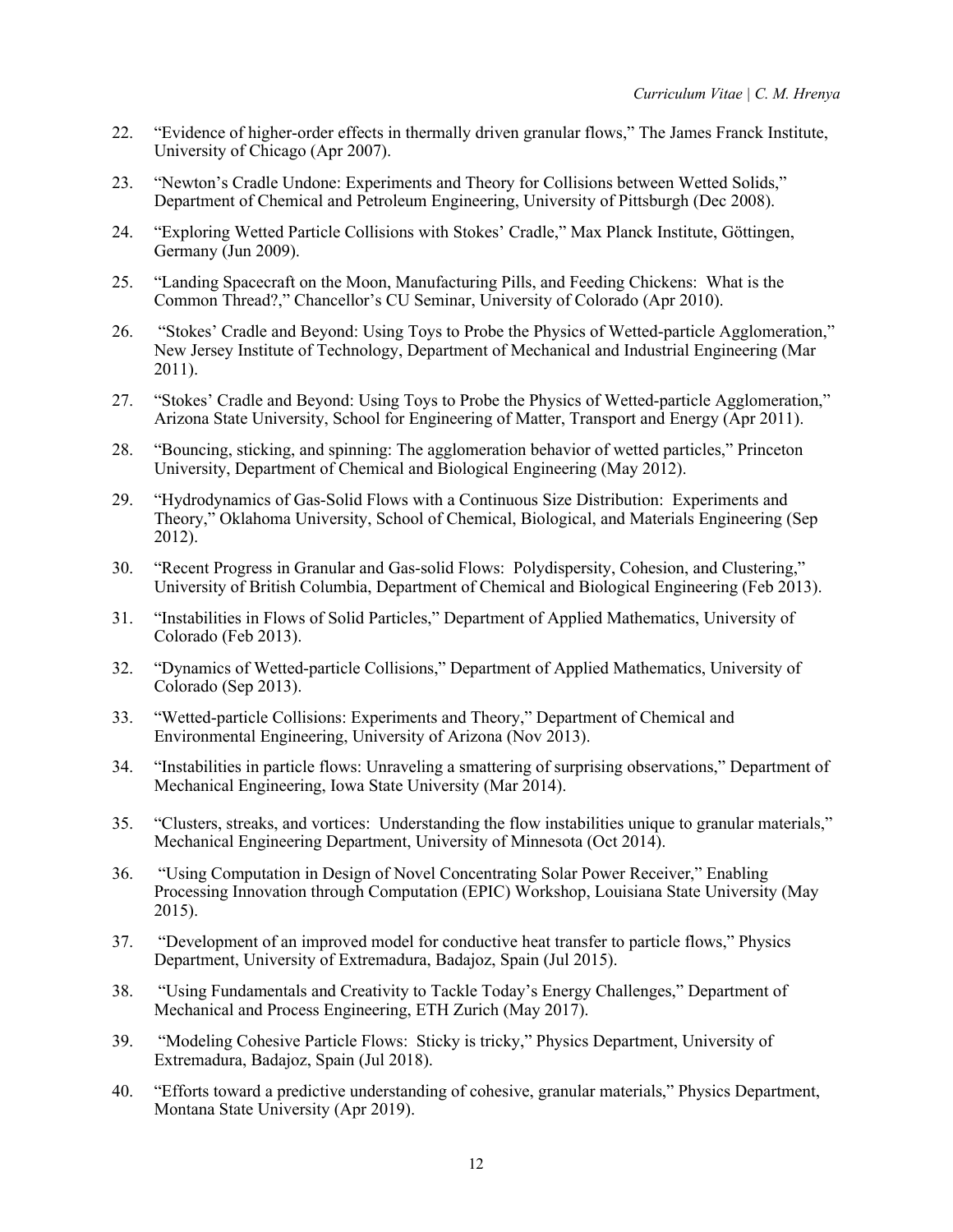- 41. "Attractive couples break up unexpectedly," Mechanical Engineering Department, University of Michigan (Apr 2019).
- 42. "Attractive couples break up unexpectedly," Mechanical Engineering Department, University of Michigan (Oct 2019).
- 43. "Playing rough: How micro-scale particle properties influence macroscopic transport," Department of Chemical and Process Engineering, University of Surrey (Mar 2020; cancelled due to covid-19 outbreak).
- 44. "A trifecta of surprising observations in particulate systems", Department of Chemical Engineering, Columbia University, virtual due to covid-19 outbreak (Mar 2021).

## *Conferences and Workshops*

- 45. "Effects of Polydispersity on Granular Shear Flows," Multiphase Fluid Dynamics Research Consortium Meeting, Albuquerque, NM (Apr 2000).
- 46. "Effects of Polydispersity on Granular Shear Flows," Particles and Beyond: 2000 Workshop, Colorado School of Mines (May 2000).
- 47. "The Impact of Continuous Size Distributions on Stresses in Granular Shear Flows," Multiphase Fluid Dynamics Research Consortium Meeting, Midland, MI (Oct 2000).
- 48. "Molecular-Dynamics Simulations of Grains with a Distribution of Sizes," Multiphase Fluid Dynamics Research Consortium Meeting, Morgantown, WV (Apr 2001).
- 49. "On the Simulation of Flows composed of Inelastic, Cohesive Solids," Multiphase Fluid Dynamics Research Consortium Meeting, Salt Lake City, UT (Aug 2001).
- 50. "Discrete-Element Modeling (DEM) of Solids Flows," Summer School in Winter, Particle Science & Technology ERC, University of Florida (Jan 2002).
- 51. "Rapid Granular Flows: A Comparison of DEM and Kinetic-Theory Predictions for Complex Systems," Department of Energy GLUE Workshop, Argonne National Laboratory, Chicago, IL (Mar 2002).
- 52. "A Critical Assessment of the Equipartition-of-Energy Assumption in Particle Flows," Multiphase Fluid Dynamics Research Consortium Meeting, West Lafayette, IN (Apr 2002).
- 53. "2D or not 2D: That is the Question," Multiphase Fluid Dynamics Research Consortium Meeting, Baltimore, MD (Sep 2002).
- 54. "(Not) everything you ever (did not) wanted to know about being a faculty member…," University of Colorado GAANN Retreat, Winter Park, CO (Nov 2002).
- 55. "Discrete-Element Modeling (DEM) of Solids Flows," Summer School in Winter, Particle Science & Technology ERC, University of Florida (Jan 2003).
- 56. "Ongoing Research Efforts in Granular Flows and Aerosols," NASA Office of Biological and Physical Research – Workshop on Fine Particulates, NASA Glenn Research Center (May 2003).
- 57. "Bridging the gap between flows of light and massive particles (from aerosols to grains)," NASA Office of Biological and Physical Research – Workshop on Fine Particulates, NASA Glenn Research Center (May 2003).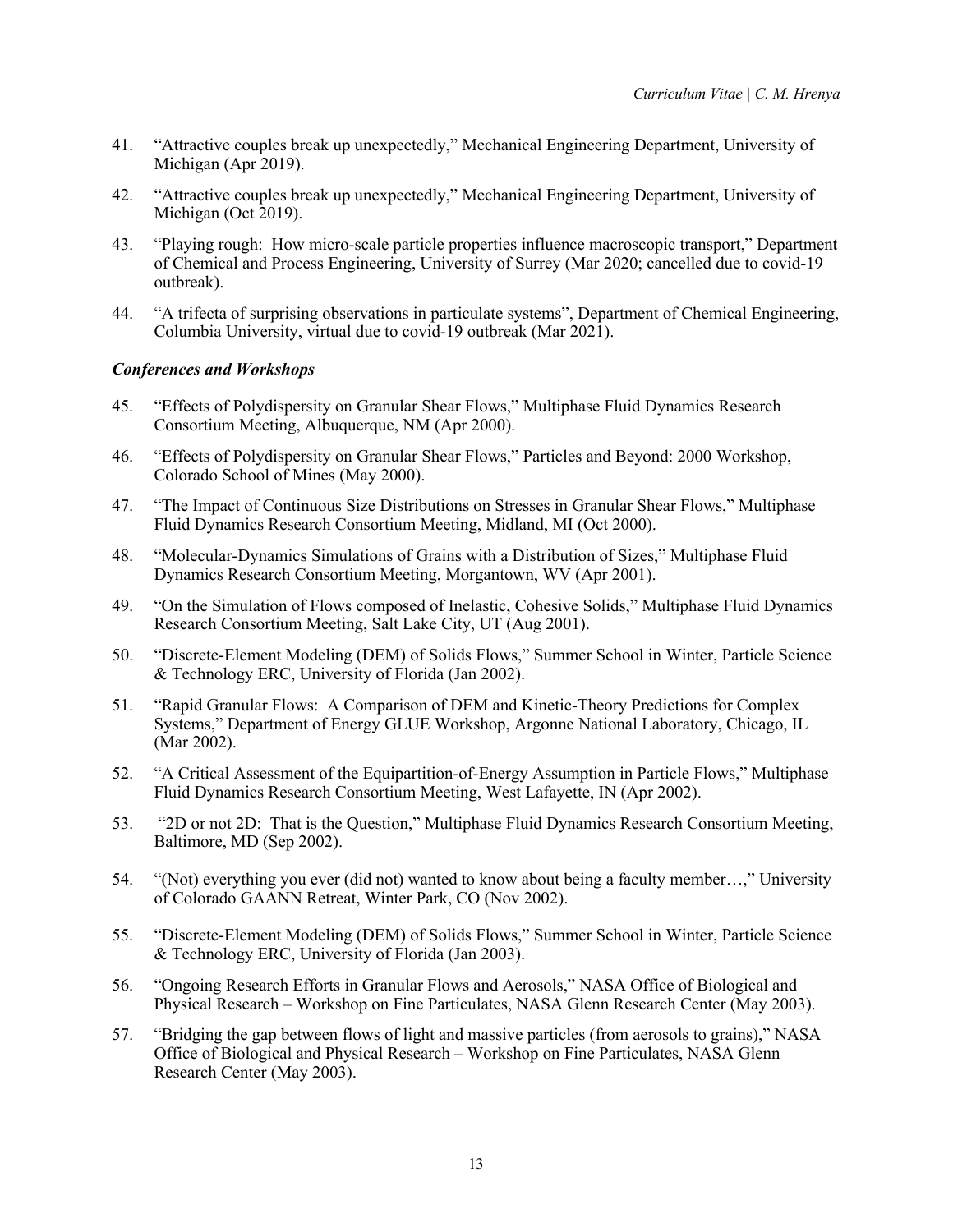- 58. "Recent findings for particulate flows undergoing species segregation," Multiphase Fluid Dynamics Research Consortium Meeting, Ann Arbor, MI (Jun 2003).
- 59. "Discrete-Element Modeling (DEM) of Solids Flows," Summer School in Winter, Particle Science & Technology ERC, University of Florida (Jan 2004).
- 60. "Computational Findings for Polydisperse Granular Flows and their Implications," CECAM Workshop – Experimentalist-Modeling Interactions: New Trends on Modeling Granular Flows, Lyon, France (Jun 2004).
- 61. "Discrete-Element Modeling (DEM) of Solids Flows," Summer School in Winter, Particle Science & Technology ERC, University of Florida (Jan 2005).
- 62. "Segregation and Non-equipartition Phenomena in Hard-Sphere Mixtures," Granular Physics Workshop, Kavli Institute for Theoretical Physics, University of California at Santa Barbara (May 2005).
- 63. "Impact of Non-uniform Size Distribution on Clustering in Rapid Granular Flows," Gordon Conference on Engineering Sciences for Space Exploration, Les Diablerets, Switzerland (Aug 2005).
- 64. "Assessment of Heat Flux Laws in Thermally-Driven Granular Gases," Southern Workshop on Granular Materials, Vina del Mar, Chile (Sep 2006).
- 65. "Beyond Navier-Stokes Order Effects in Granular Gases," APS March Meeting, Denver, CO (Mar 2007).
- 66. "Agglomeration of Wetted Particulates," Granular Flows: A Proving Ground for Nonequilibrium Statistical Mechanics, Sevilla, Spain (Sep 2007).
- 67. "Agglomeration and De-agglomeration in Wetted, Particulate Systems," Gordon Research Conference on Granular and Granular-fluid Flows, Waterville, Maine (Jun 2008).
- 68. "On the Description of Granular Flows with a Continuous Size Distribution," Granular Gases 2008, Thorneau, Germany (Sep 2008).
- 69. "Continuum Theory for Collision-Based, Granular Flows with Continuous Size Distributions," Workshop on Lunar and Martian Plume Effects, Kennedy Space Center, Florida (Oct 2008).
- 70. "Kinetic Theory of Polydisperse Granular Flows and Validation Data," DOE NETL Workshop on Multiphase Flow Science, Morgantown, WV (Apr 2009).
- 71. "Solids Processing of Biomass," Colorado Center for Biorefining and Biofuels (C2B2) Short Course, Fort Collins, CO (May 2009).
- 72. "Molecular Dynamics-Driven Transport Coefficients for Granular Flows: A Perspective," Festschrift Session for Professor Dimitri Gidaspow's 75th Birthday, Annual Meeting of the American Institute of Chemical Engineers, Nashville, TN (Nov 2009).
- 73. "Enskog-based Hydrodynamic Description of Gas-Solid Suspensions," Southern Workshop on Granular Materials, Vina del Mar, Chile (Dec 2009).
- 74. "Experiments and Model Development for Polydisperse, Gas-Fluidized Systems," DOE NETL 2010 Workshop on Multiphase Flow Science, Pittsburgh, PA (May 2010).
- 75. "Role of Collisions in Erosion of Lunar Regolith," Workshop on Lunar and Martian Plume Effects, Kennedy Space Center, FL (Jan 2011).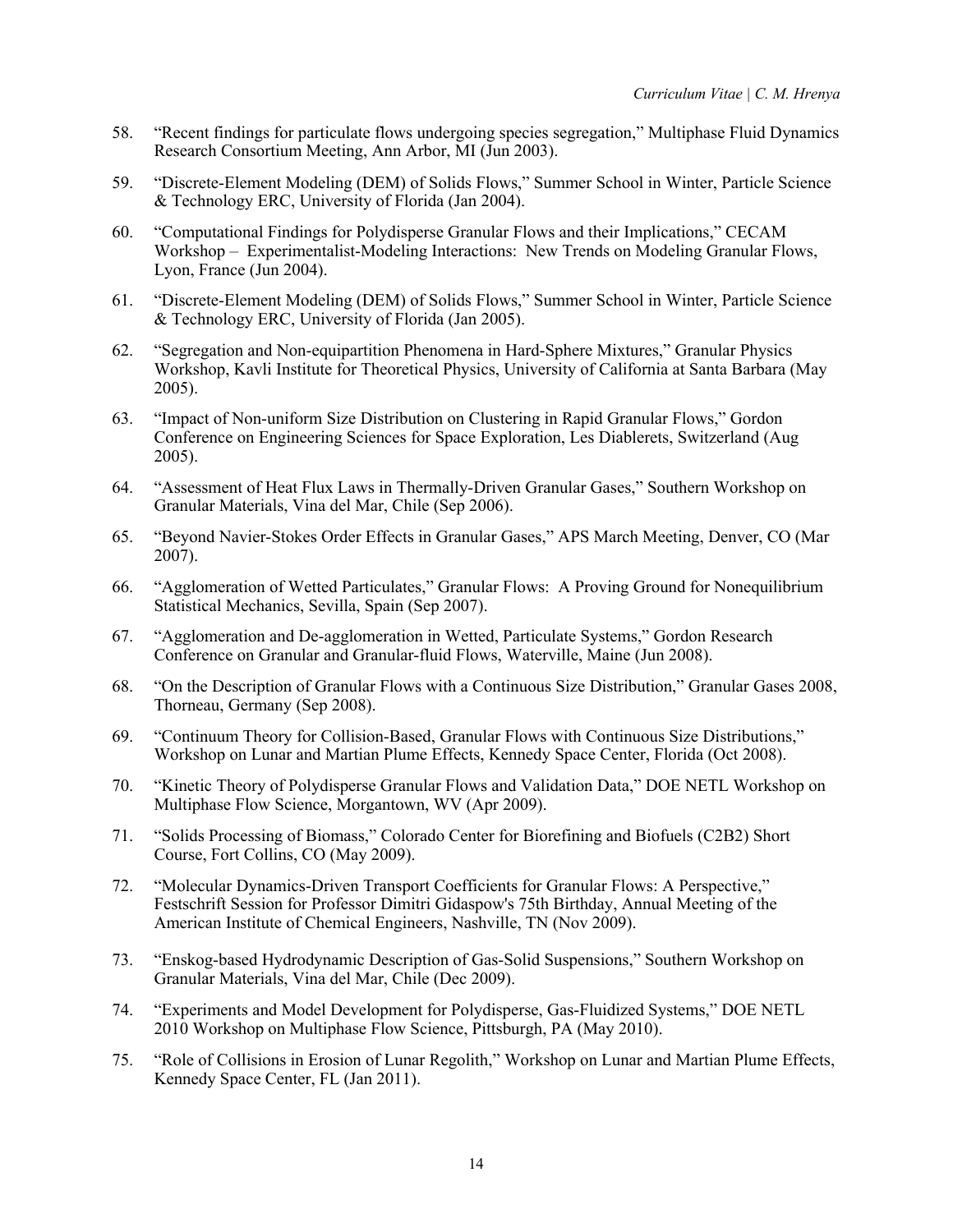- 76. "Segregation in Rapid Flows: Continuum and DEM," Granular Flows Summer School, University of Maryland, MD (Jun 2011).
- 77. "Dense-Phase Modeling Challenge: Summary of Results and Plan for Documentation," NSF-IFPRI Powder Flow Collaboratory Workshop, Duke University, NC (Jun 2011).
- 78. "Polydispersity Model Development & Validation: Report on Findings," DOE NETL 2010 Workshop on Multiphase Flow Science, Pittsburgh, PA (Aug 2011).
- 79. "Experiments in Gas-Solid Fluidized Beds using Continuous Particle Size Distributions," ZCAM Workshop on Granular and Active Fluids, Zaragoza, Spain (Sep 2011).
- 80. "Recent Progress on the Description of Granular Gases at Moderate Concentrations,"  $28<sup>th</sup>$ International Symposium on Rarefied Gas Dynamics, Zaragoza, Spain (Jul 2012).
- 81. "Collisions in granular flows: Role in lunar regolith ejection and cohesive effects," Boulder Asteroid Interior Workshop," Boulder, CO (Aug 2012).
- 82. "Quantitative Predictions of Instabilities in Solid-Particle Flows," Special Session to Celebrate John Chen's Career Long Accomplishments, Annual Meeting of the American Institute of Chemical Engineers, Pittsburgh, PA (Nov 2012).
- 83. "Using Solid Particles as Heat Transfer Fluid for use in Concentrating Solar Power (CSP) Plants," DOE National Renewable Energy Laboratory SunShot Initiative Kickoff, Golden, CO (Jun 2013).
- 84. "Dynamics of Wetted-particle Collisions," 2013 Robert Pfeffer Symposium, Annual Meeting of the International Fine Particles Research Institute, Newark, DE (Jun 2013).
- 85. "Grand Challenges of Dense-Phase Granular Flows," 2<sup>nd</sup> Institute of Mathematics and its Applications Conference on Dense Granular Flows (invited panel member), Cambridge, UK (Jul 2013).
- 86. "Validation of Computational Codes," 2013 AIChE Annual Meeting, San Francisco, CA (Nov 2013).
- 87. "Role of Surface Roughness in Predicting the Micro to Macroscale Behavior of Cohesive Particles," 2014 Gordon Research Conference on Granular and Granular-Fluid Flow (presented by C. Q. LaMarche), Easton, MA (Jul 2014).
- 88. "Small particles caught between a rough spot and a sticky situation," 2014 AIChE Annual Meeting, Atlanta, GA (Nov 2014).
- 89. "Pachinko Revisited: Predicting Granular Flows and their Heat Transfer", 2014 AIChE Annual Meeting, Atlanta, GA (Nov 2014).
- 90. "Validation of a new kinetic theory based two-fluid model for monodisperse gas-solid particulate flows," Japan-U.S. Seminar on Two-Phase Flow Dynamics (presented by W. D. Fullmer), West Lafayette, IN (May 2015).
- 91. "DEM Validation via System-Size-Independent Measurements," 8th Sino-US Joint Conference of Chemical Engineering, Shanghai, China (Oct 2015).
- 92. "Breaking Up is Hard To Do: On the De-agglomeration of Cohesive Particles," Frontiers in Particle Science and Technology, Houston, TX (Apr 2016).
- 93. "Cohesive Granular Matter: Linking Micro-Scale Interactions to Macro-Scale Flow Behavior," Gordon Research Conference on Granular Matter, North Easton, MA (Jul 2016).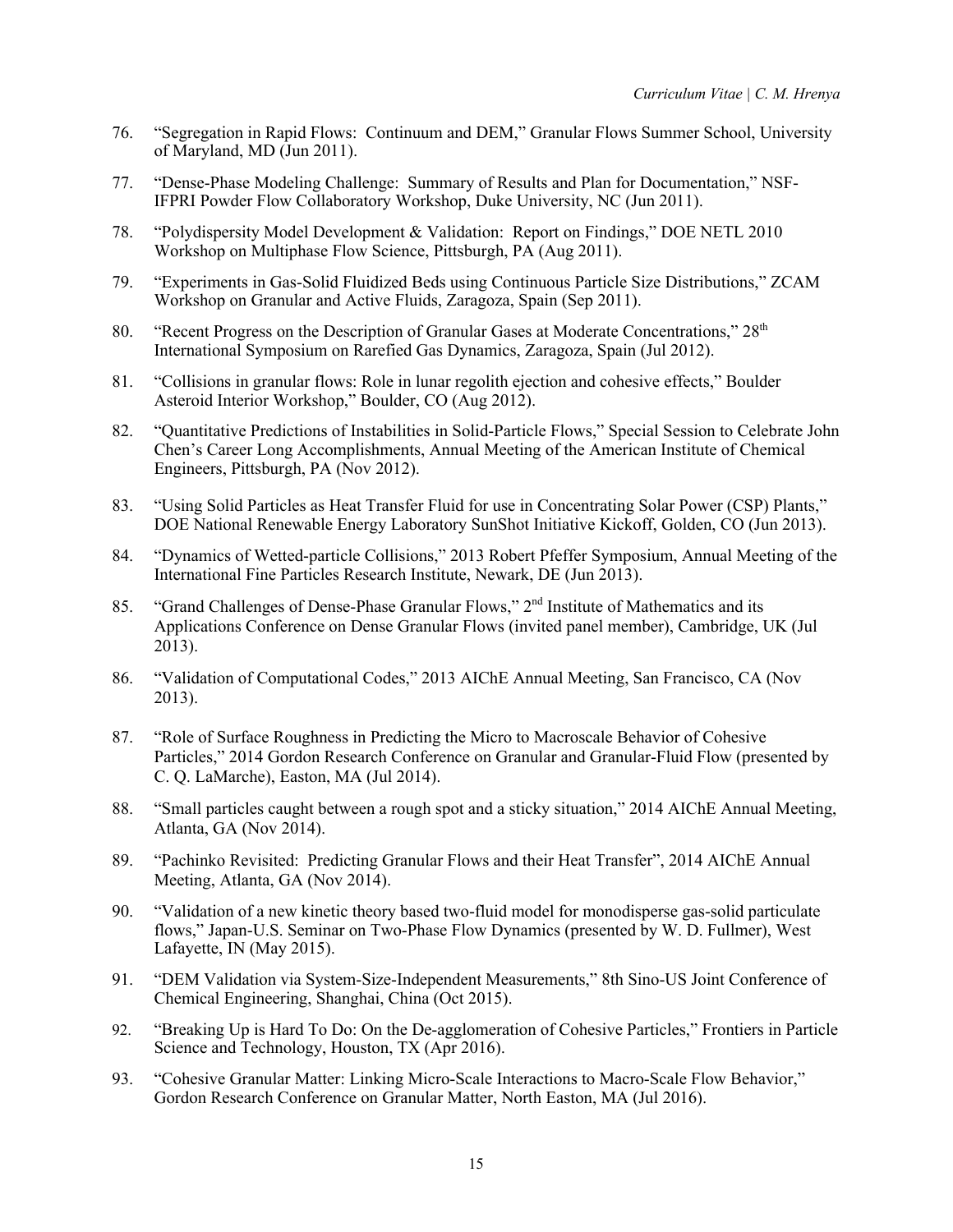- 94. "Gas-solid clustering: Not your ordinary instability," 2016 AIChE Annual Meeting, San Francisco, CA (Nov 2016).
- 95. "Cohesive particle flows: On the relevance of cohesive energy vs. cohesive force descriptions," 2016 AIChE Annual Meeting, San Francisco, CA (Nov 2016).
- 96. "Sticky and Tricky: Cohesive-particle flows," Workshop on Particles & Fluids: from individual particle dynamics to collective effects and fluidized beds, Roscoff, France (Apr 2017).
- 97. "CFD-DEM: Modeling the small to understand the large," SIAM Conference on Computational Science and Engineering (CSE19), Spokane, WA (Feb 2019).
- 98. "Aggregation Kernels for Flows of Cohesive Grains," IFSTTAR Workshop on Particle Breakage in Granular Flow, Nantes, France (Mar 2020; workshop cancelled due to covid-19 outbreak).
- 99. "Cohesive-particle flows: Getting out of a sticky situation," Powder Flow Conference, virtual due to covid-19 outbreak (Mar 2021).
- 100. "The flow of solids: Piecing together the puzzle", Leeds Fluids Symposium 2021, virtual due to covid-19 outbreak (Jun 2021).

### *Industry and National Laboratories*

- 101. "Predicting the Hydrodynamic Behavior of Dense-Phase Flows," The Dow Chemical Company, Midland, MI (Oct 1994).
- 102. "CFD Modeling of Gas-Particle Systems," The Dow Chemical Company, Midland, MI (Jun 1995).
- 103. "Fundamental Modeling of Gas-Solid Flows," Pittsburgh Energy Technology Center, Department of Energy, Pittsburgh, PA (Sep 1995).
- 104. "On the Effects of Particle-Phase Turbulence in Dense Gas-Solid Flows," Exxon Chemical Company, Basic Chemicals Division, Baytown, TX (Jan 1998).
- 105. "On the Effects of Particle-Phase Turbulence in Dense Gas-Solid Flows," Cargill Research, Wayzata, MN (Feb 1998).
- 106. "On the Effects of Particle-Phase Turbulence in Dense Gas-Solid Flows," Shell Development Co., Fluid Mechanics / Reaction Engineering, Houston, TX (Feb 1998).
- 107. "On the Effects of Particle-Phase Turbulence in Dense Gas-Solid Flows," Exxon Production Research, Reservoir Division, Houston, TX (Feb 1998).
- 108. "Effects of Scale-Up and Polydispersity in Fluidized Gas-Solid Systems," Millennium Inorganic Chemicals, Research Center, Baltimore, MD (Feb 2000).
- 109. "Effects of Scale-Up and Polydispersity in Fluidized Gas-Solid Systems," Ames Laboratory, Iowa State University (Mar 2000).
- 110. "On Two Phenomena of Particulate Flows: Thermophoresis in Aerosols and Polydispersity in Granular Systems," Millennium Inorganic Chemicals, Research Center, Baltimore, MD (Mar 2001).
- 111. "On the Simulation of Flows composed of Inelastic, Cohesive Solids," Ames Laboratory, Iowa State University, IA (Jun 2001).
- 112. "Clustering in Dense Gas-Solid Flows," NASA Glenn Research Center, Cleveland, OH (Aug 2001).
- 113. "Rheology of Rapid Flows with Multi-sized or Cohesive Grains," NASA Glenn Research Center, Cleveland, OH (Aug 2001).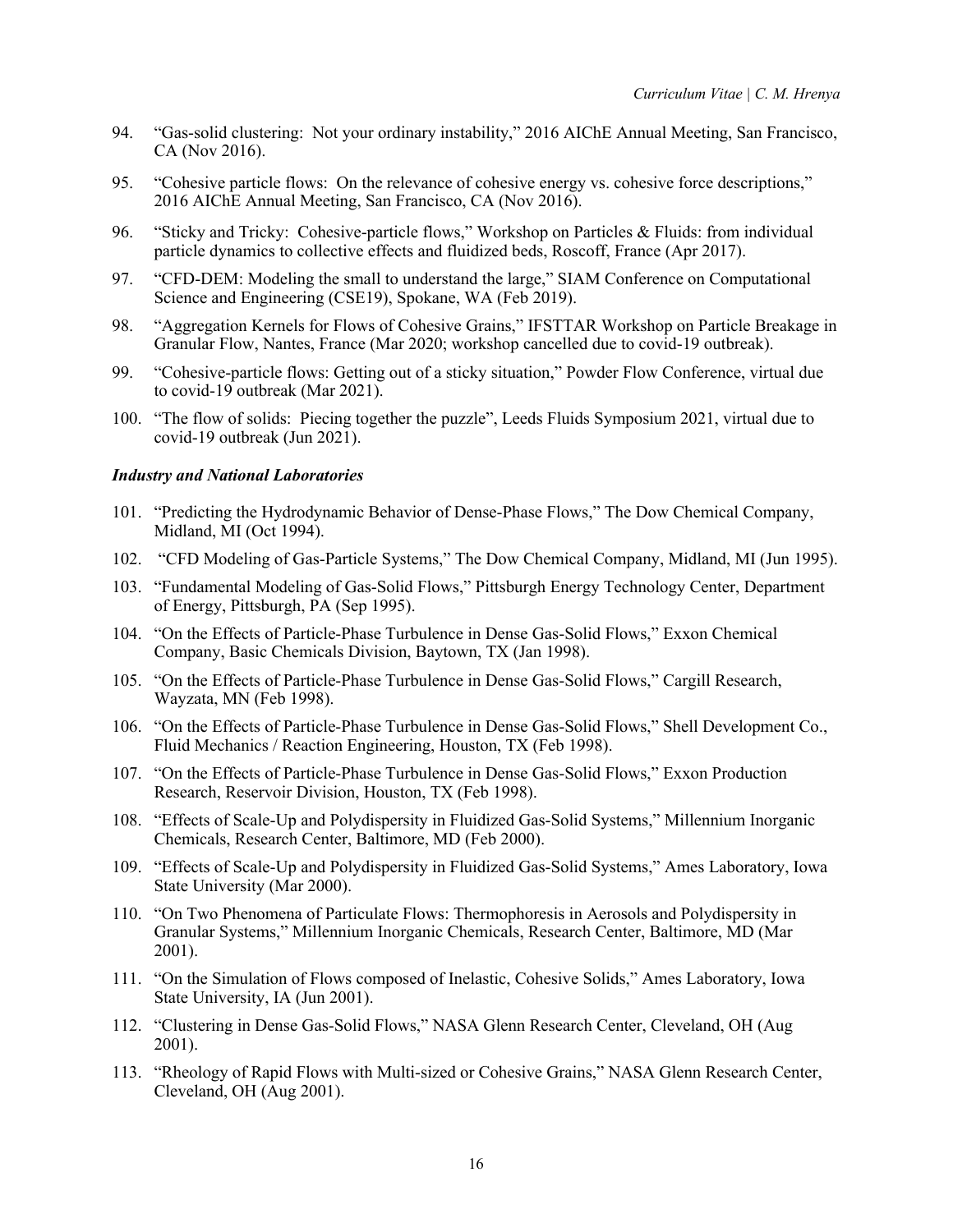- 114. "MFIX Simulations of Fluidized Beds with Polydisperse or Cohesive Materials," Department of Energy NETL, Morgantown, WV (Mar 2004).
- 115. "Overview of Kinetic Theory Analogy for Solids Flows," Arena-flow, Albuquerque, NM (Jan 2005).
- 116. "Development, Verification, and Validation of Multiphase Models for Polydisperse Flows," Department of Energy NETL, Morgantown, WV (May 2007).
- 117. "Kinetic Theory of Polydisperse, Granular Flow and Validation Experiments," Department of Energy NETL, Morgantown, WV (Apr 2008).
- 118. "Benefits and Shortfalls of Modeling Tools for Solids Flows," UOP / Honeywell Invitational Lecture Series, Chicago, IL (May 2009).
- 119. "Agglomeration and De-agglomeration of Wetted Particles: Stokes's Cradle and Beyond," Bristol-Myers Squibb, New Brusnwick, NJ (Sep 2010).
- 120. "An Overview of Modeling Activities for Solids Flows," Hemlock Semiconductor Corporation, Midland, MI (Mar 2011).
- 121. "Using Solid Particles as Heat Transfer Fluid for use in Concentrating Solar Power (CSP) Plants", Department of Energy, Washington D.C. (Apr 2014).
- 122. "Quantifying the Uncertainty of Kinetic-theory Predictions of Clustering," 2014 NETL Crosscutting Research Review Meeting (presented by P. P. Mitrano), Pittsburgh, PA (May 2014).
- 123. "Pachinko Revisited: Predicting Gas-Solid Flows and their Heat Transfer," Department of Energy, NETL, Morgantown, WV (Jan 2015).
- 124. "Cohesive Particle Fluidization," Dow Corning, Midland, MI (Jan 2015).
- 125. "Development of Gas-solid Heat Transfer Model for use in Concentrating Solar Power (CSP) Plants", Department of Energy, Washington D.C. (Mar 2015).
- 126. "MFIX-DEM Enhancement for Industry-Relevant Flows," 2019 Annual Project Review Meeting for Crosscutting Research, Rare Earth Elements, Gasification Systems, and Transformative Power Generation, Pittsburgh PA (Apr 2019).
- 127. "MFIX-DEM Enhancement for Industry-Relevant Flows," 2021 DOE/FE Spring R&D Project Review; virtual due to covid-19 outbreak (presented by W. C. Q. LaMarche; May 2021).

#### *Miscellaneous*

- 128. "Reflections on being a (female) professor in STEM," Society of Women Engineers, Peak to Peak Charter School, Lafayette, CO; virtual due to covid-19 outbreak (Apr 2021).
- 129. "Glass half full: Embracing the unexpected in granular systems," *Granular Matter* webinar (Oct 2020).
- 130. "(Not) everything you ever (did not) wanted to know about being a faculty member…," University of Colorado GAANN Retreat, Winter Park, CO (Nov 2002)
- 131. "Chemical Engineering as a Career," Strongsville High School, Strongsville, OH (Jan 1995).

## **PATENTS**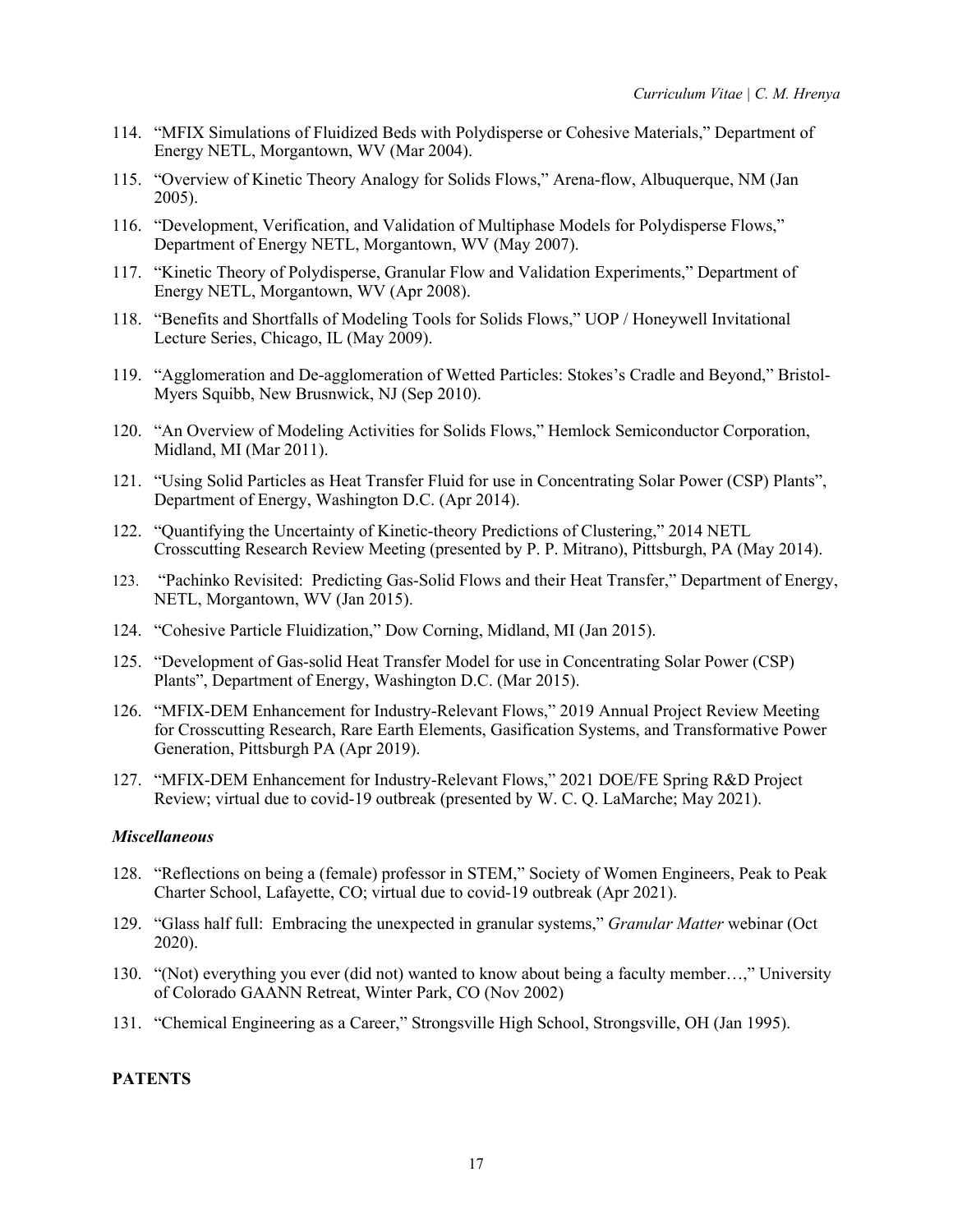1. J. Grace, A. H. Ahmadi-Motlagh, M. Salcudean and C. Hrenya, "Methods and Systems for Simulation Hydrodynamics in Gas-solid Fluidized Beds," U.S. Patent No. 10,423,736, issued 24 Sep 2019 to University of British Columbia.

#### **RESEARCH PERSONNEL DIRECTED**

#### *Graduate Students*

| Steven Dahl                | Ph.D. Chemical Engineering (2004) | University of Colorado                 |
|----------------------------|-----------------------------------|----------------------------------------|
| Mike Weber                 | Ph.D. Chemical Engineering (2004) | ExxonMobil                             |
| Casey Carney               | Ph.D. Chemical Engineering (2005) | Department of Energy (staff scientist) |
| Jennifer Walsh             | Ph.D. Chemical Engineering (2005) | CoorsTek                               |
| <b>Advait Kantak</b>       | Ph.D. Chemical Engineering (2005) | Intel                                  |
| Janine Galvin <sup>®</sup> | Ph.D. Chemical Engineering (2007) | Department of Energy (staff scientist) |
| José Leboreiro             | Ph.D. Chemical Engineering (2007) | <b>Archer Daniels Midland</b>          |
| <b>Brent Rice</b>          | Ph.D. Chemical Engineering (2009) | Cardian BCT                            |
| Jia-Wei Chew**             | Ph.D. Chemical Engineering (2011) | Nanyang Tech. Univ. (Assoc. Prof.)     |
| Carly Donahue              | Ph.D. Physics $(2011)$            | Los Alamos National Laboratory         |
| Aaron Murray               | M.S. Chemical Engineering (2012)  | U.S. Environmental Protection Agency   |
| Peter Mitrano              | Ph.D. Chemical Engineering (2014) | Colorado Mesa University (Instructor)  |
| Kyle Berger                | Ph.D. Chemical Engineering (2016) | <b>Practical Scientific Solutions</b>  |
| Aaron Lattanzi             | Ph.D. Chemical Engineering (2018) | University of Michigan                 |
| Kevin Kellogg              | Ph.D. Chemical Engineering (2018) | Dow                                    |
| Ipsita Mishra              | Ph.D. Chemical Engineering (2021) | Corteva Agriscience                    |

\* *Recipient of 2008 AIChE Best Ph.D. in Particle Technology Award \*\*Recipient of 2013 AIChE Best Ph.D. in Particle Technology Award*

#### *Postdoctoral Researchers*

| Meheboob Alam      | 1999-2000 | Jawaharlal Nehru Center, India (Professor) |
|--------------------|-----------|--------------------------------------------|
| Gustavo Joseph     | 2004-2007 | Maxim Integrated                           |
| Harish Viswanathan | 2007-2008 | <b>Comsol Multiphysics</b>                 |
| Anshu Anand        | 2009-2011 | <b>Tridiagonal Solutions</b>               |
| Aaron Morris       | 2013-2015 | Purdue University (Assistant Professor)    |
| Peter Mitrano      | 2014      | Colorado Mesa University (Instructor)      |
| Casey LaMarche     | 2013-2017 | Particulate Solid Research Inc.            |
| William Fullmer*** | 2014-2017 | Department of Energy                       |
| Peiyuan Liu        | 2013-2019 | Pfizer                                     |

\*\*\**Recipient of 2018 American Institute of Chemists Postdoc Award*

## *Senior Research Associates*

| Steven Dahl | 2010-2011 |
|-------------|-----------|
|             | 2017-2021 |

### *Undergraduate Students*

| Michael Detamore     | 1998-1999 | Kim Frender       | 1998-1999 |
|----------------------|-----------|-------------------|-----------|
| Manuel Najar         | 1999      | Michael Swanson   | 1999-2000 |
| David Michaels       | 2000-2001 | Matthew Condiotti | 2000-2001 |
| Melinda Roskos       | 2001-2001 | Samaria Moore     | 2002      |
| <b>Houston Frost</b> | 2002      | Laura Crawford    | 2003      |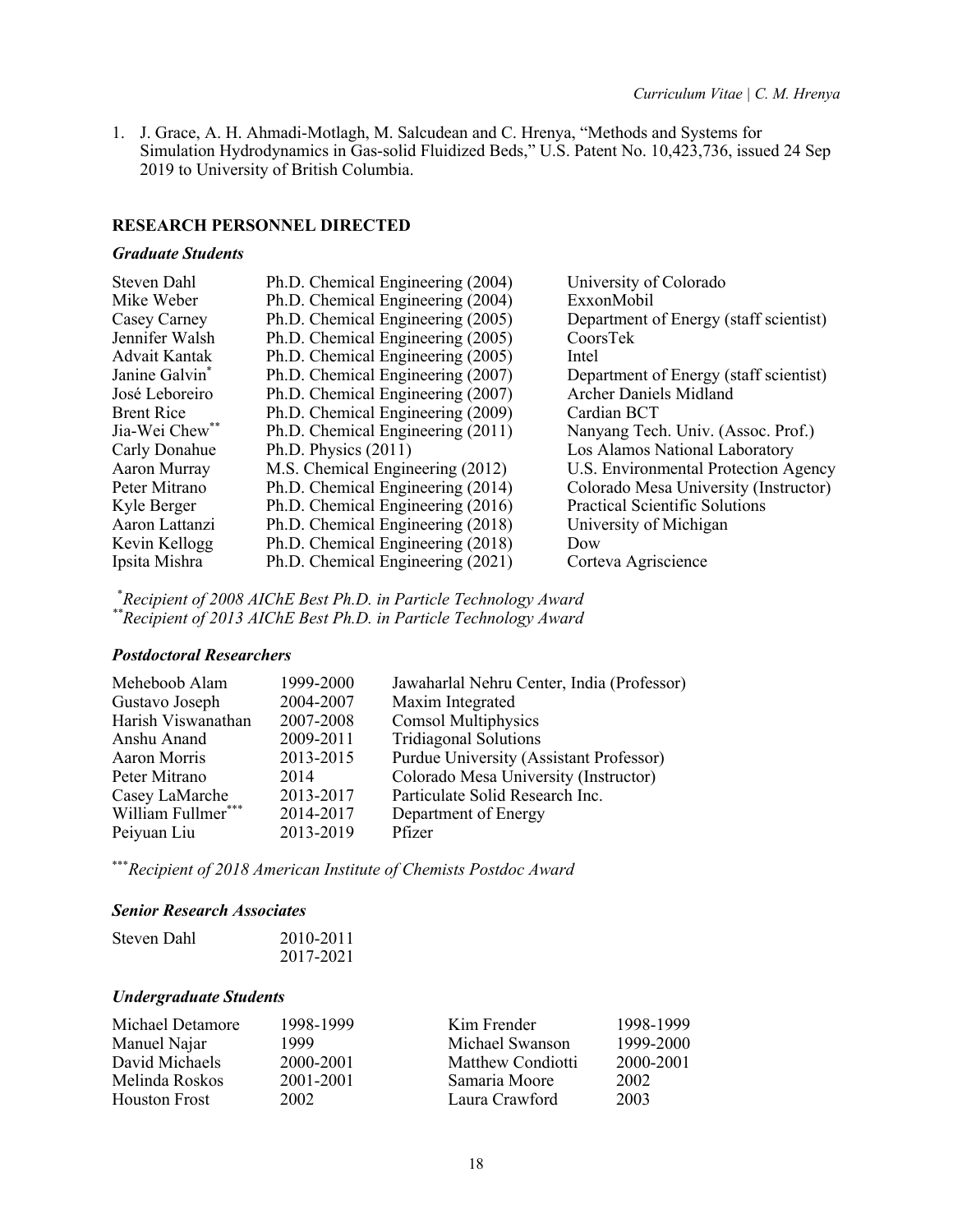| Drew Stevens            | 2003-2004    | Joseph Duncan            | 2004            |
|-------------------------|--------------|--------------------------|-----------------|
|                         |              |                          |                 |
| John Bedenbaugh         | 2005         | Matt Lehr                | 2005            |
| Heather Woods           | 2005-2006    | Andrea Stevens           | 206             |
| Elsa Birch              | 2006         | Dorota Gawel             | 2006            |
| Joe Kozlowski           | 2006-2007    | Jonathan Tebbe           | 2007            |
| Kenshiro Nakagawa       | 2007-2008    | Alexandra Zelinskaya     | 2007-2008       |
| Katherin Potter         | 2008-2009    | Zach Greene              | 2009            |
| Michael Pacella         | 2009         | Jeff Wolz                | 2008-2009       |
| Daniel Cromer           | 2008-2010    | Drew Parker              | 2010            |
| Will Brewer             | 2010-2011    | Andrew Hilger            | 2011            |
| John Zenk               | 2011-2012    | Chris Ewasko             | 2011-2012       |
| <b>Brendan Brown</b>    | 2012-2013    | Connor Slagle            | 2013            |
| Danh Nguyen             | 2013         | Lukas Johnson            | 2013-2014       |
| Tony Neumayer           | 2012-2014    | <b>Andrew Miller</b>     | 2013-2015       |
| Nicholas Bongiardina    | 2013-2014    | Christopher Huth         | 2013-2015       |
| <b>Bernard Britt</b>    | 2013-2014    | Benjamin Grote           | 2014-2016       |
| Jonathan Fearer         | 2014         | <b>Christopher Moody</b> | 2014            |
| Lucas Nobre             | 2014         | Kacey Paulin             | 2014-2015       |
| Alexi Ortega            | 2015-2016    | Jack Huettel             | 2015            |
| <b>Haley Manchester</b> | 2015-2017    | <b>Connor Gerace</b>     | 2016            |
| Lucas Karasek           | 2016-2017    | Elijah Holland           | 2016            |
| Harrison Stout          | 2017         | Maia Lentz               | 2017            |
| Marisa Olivia Pacheco   | 2018         | Raka Ghosh-Dastidar      | $2017$ -present |
| Chloe Bruce             | 2017-present |                          |                 |

# **COURSES TAUGHT**

| Applied Data Analysis, CHEN 3010 (undergraduate course)                |              |                                                                                               |
|------------------------------------------------------------------------|--------------|-----------------------------------------------------------------------------------------------|
| Fall 2010                                                              | 111 students | Instructor Rating $-4.4/6.0$                                                                  |
| Chemical Engineering Fluid Mechanics, CHEN 3200 (undergraduate course) |              |                                                                                               |
| Spring 2015                                                            | 92 students  | Instructor Rating $-5.2/6.0$                                                                  |
| Spring 2013                                                            | 55 students  | Instructor Rating $-5.7/6.0$                                                                  |
| Spring 2012                                                            | 87 students  | Instructor Rating $-5.3/6.0$                                                                  |
| Spring 2010                                                            | 97 students  | Instructor Rating $-5.3/6.0$                                                                  |
| Spring 2008                                                            | 54 students  | Instructor Rating $-5.8/6.0$                                                                  |
| Spring 2005                                                            | 57 students  | Instructor Rating $-5.0/6.0$                                                                  |
| Spring 2004                                                            | 55 students  | Instructor Rating $-3.3/6.0$                                                                  |
| Spring 2002                                                            | 51 students  | Instructor Rating $-5.4/6.0$                                                                  |
|                                                                        |              | Instrumentation and Process Control, CHEN 4570 (undergraduate course with laboratory section) |
| Spring $2017$ (Sec 1)                                                  | 87 students  | Instructor Rating $-5.3/6.0$                                                                  |
| Spring $2017$ (Sec 2) 84 students                                      |              | Instructor Rating $-4.9/6.0$                                                                  |
| Spring 2016                                                            | 70 students  | Instructor Rating $-5.3/6.0$                                                                  |
| Spring 2007                                                            | 46 students  | Instructor Rating $-5.7/6.0$                                                                  |
| Spring 2003                                                            | 35 students  | Instructor Rating $-4.5/6.0$                                                                  |
| Spring 2000                                                            | 54 students  | Instructor Rating $-4.0/6.0$                                                                  |
| Spring 1999                                                            | 44 students  | Instructor Rating $-5.6/6.0$                                                                  |
|                                                                        |              | Particle Technology, CHEN 4650/5650 (combined undergraduate/graduate course)                  |
| Fall 2018                                                              | 35 students  | Instructor Rating $-4.9/6.0$                                                                  |